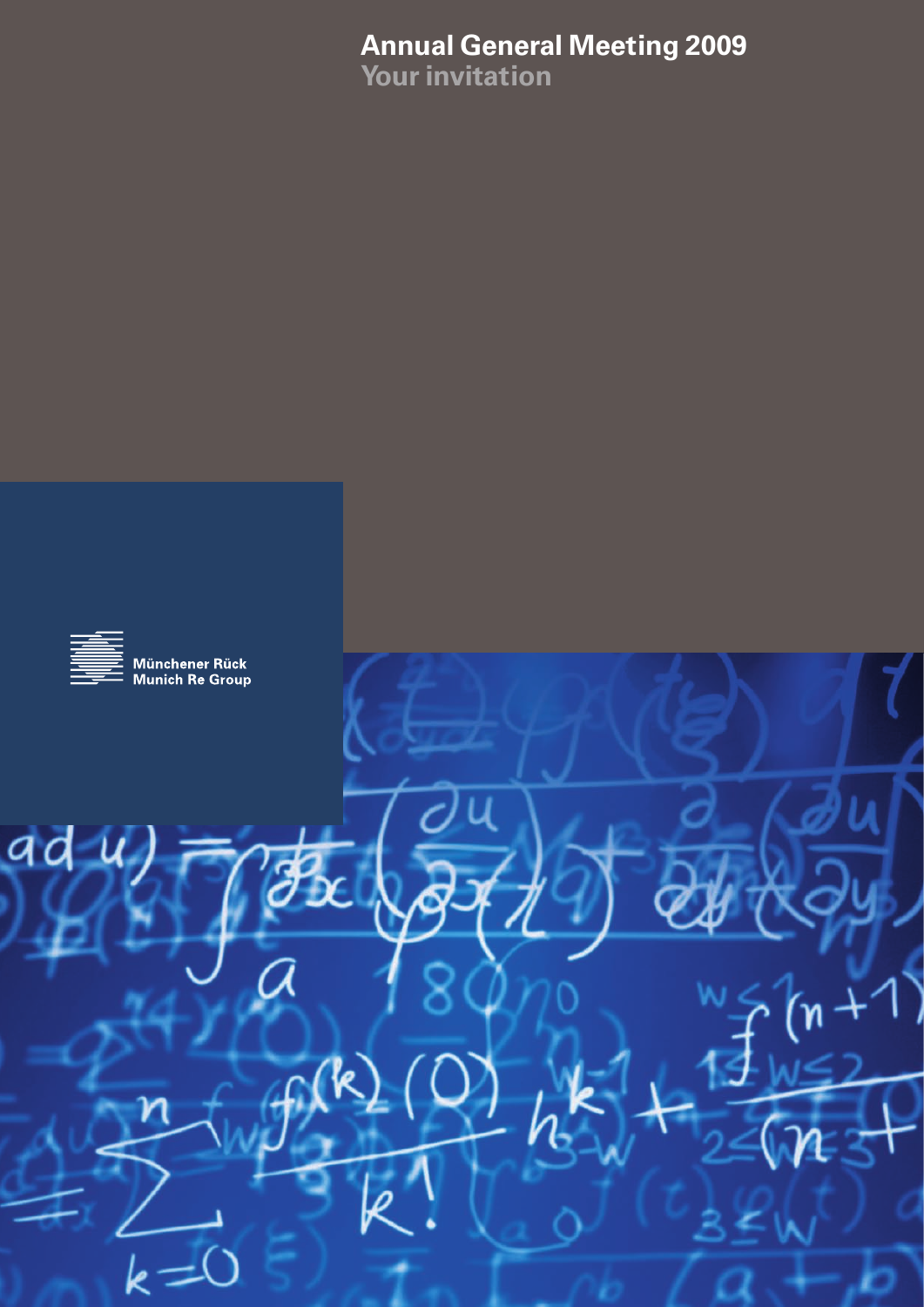# **Contents**



Knowledge at work – that is how Munich Re sees its operations. We concentrate our know-how on our core business: risks and their management. This year's annual report provides interesting insights into the Munich Re Group's different fields of business. More at www.munichre.com.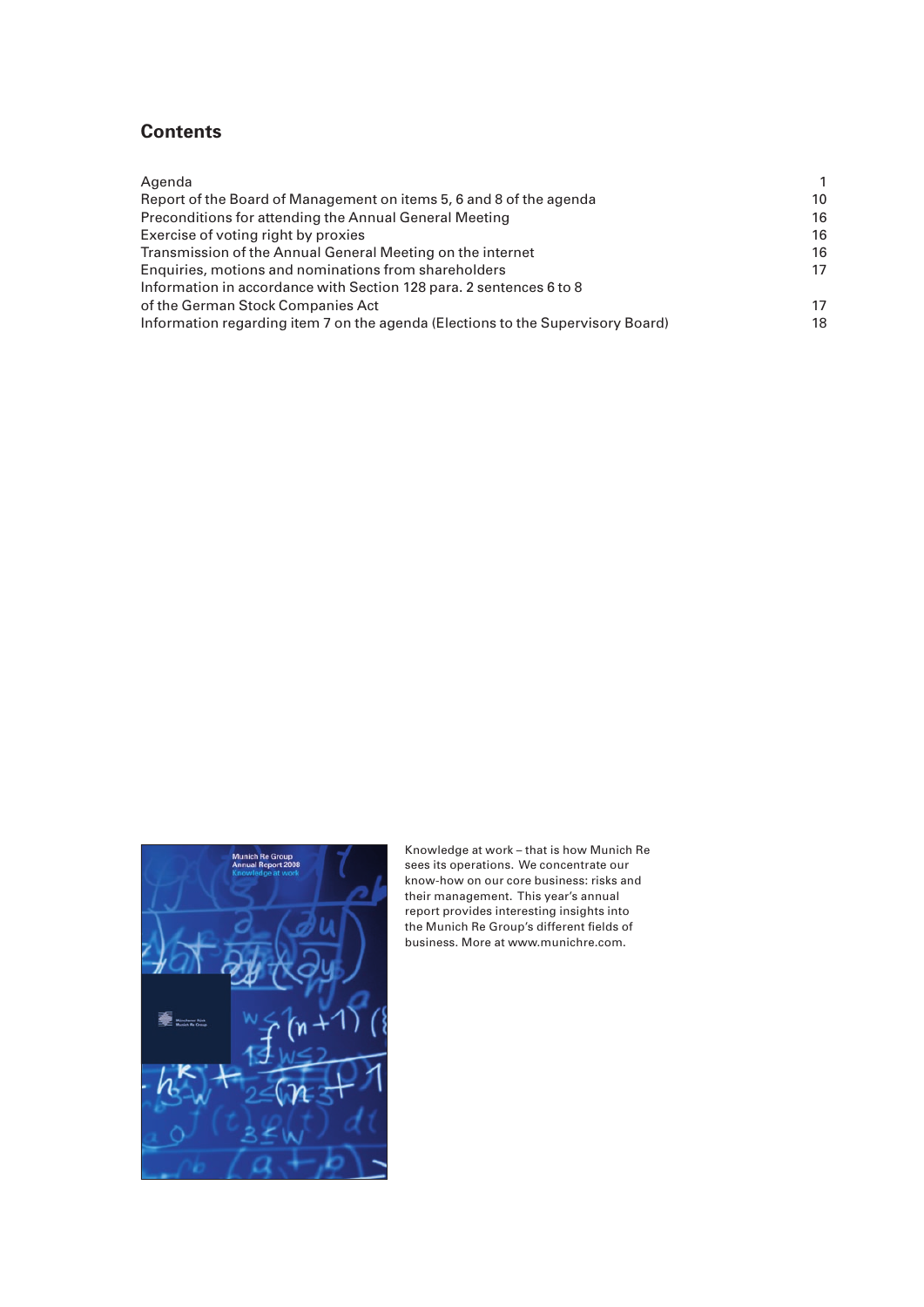Münchener Rückversicherungs-Gesellschaft Aktiengesellschaft in München, München

We hereby invite our shareholders to the 122nd Annual General Meeting, to be held at the ICM – International Congress Center Munich, Am Messesee 6, 81829 München, Messegelände, at **10 a.m. on Wednesday, 22 April 2009**.

# **Agenda**

- **1 a) Submission of the report of the Supervisory Board and the corporate governance report**  including the remuneration report for the financial year 2008
	- **b) Submission of the adopted Company financial statements and management report for the** financial year 2008, the approved consolidated financial statements and management report for the Group for the financial year 2008, and the explanatory report on the information in **accordance with Sections 289 para. 4 and 315 para. 4 of the German Commercial Code**

These documents are available on the internet at www.munichre.com/agm as components of the annual reports of Munich Reinsurance Company and the Munich Re Group. They will be sent to shareholders on request.

# **2** Resolution on the appropriation of the net retained profits from the financial year 2008

The Supervisory Board and the Board of Management propose that the net retained profits for 2008 of €1,567,417,505.92 be utilised as follows:

| Payment of a dividend of €5.50 per share entitled to dividend | €1.072.983.180.50 |
|---------------------------------------------------------------|-------------------|
| Allocation to the revenue reserves                            | €432,196,583,92   |
| Carried forward to new account                                | €62,237,741.50    |
| Net retained profits                                          | €1.567.417.505.92 |

The proposal for the appropriation of the profit takes into account own shares held directly or indirectly by the Company as well as own shares acquired by the Company and earmarked for retirement, which as per Section 71b of the German Stock Companies Act are not entitled to dividend. Up to the Annual General Meeting, the number of shares entitled to dividend may decrease or increase through the further acquisition or sale of own shares. In this case, an appropriately modified proposal for the appropriation of the profit, with an unchanged dividend of €5.50 per share entitled to dividend, will be made to the Annual General Meeting.

# **3 Resolution to approve the actions of the Board of Management**

The Supervisory Board and the Board of Management propose that approval for the actions of the members of the Board of Management in financial year 2008 be given for that period.

# **4 Resolution to approve the actions of the Supervisory Board**

The Supervisory Board and the Board of Management propose that approval for the actions of the members of the Supervisory Board in financial year 2008 be given for that period.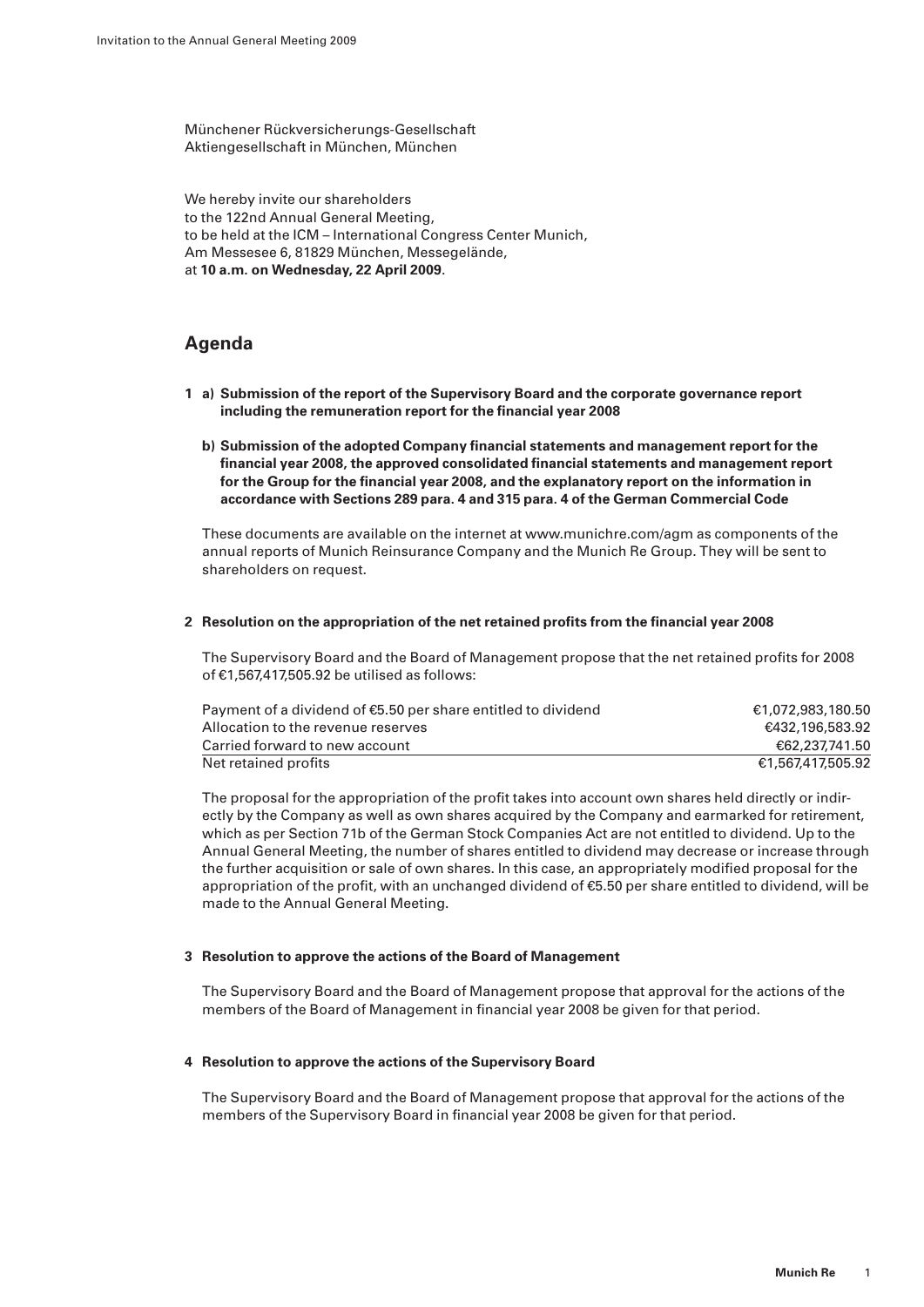### **5 Authorisation to buy back and use own shares**

Unless expressly permitted by law, Münchener Rückversicherungs-Gesellschaft Aktiengesellschaft in München (hereinafter referred to as "Munich Reinsurance Company" or "the Company") requires the authorisation of the Annual General Meeting to buy back shares. As the authorisation granted on 17 April 2008 expires in October 2009, it will be proposed to the Annual General Meeting that the Company be again authorised to buy back own shares.

The Supervisory Board and the Board of Management propose that the following resolutions be adopted:

- **a)** The Company shall be authorised to buy back its own shares up to a total amount of 10% of the share capital at the time the resolution is adopted. The authorisation may be exercised as a whole or in part amounts, on one or more occasions and for one or more purposes by the Company, but also by dependent Group companies or enterprises in which the Company has a majority shareholding, or by third parties for its or their account. The shares acquired plus other own shares in the possession of the Company or attributable to the Company in accordance with Section 71a ff. of the German Stock Companies Act may at no time amount to more than 10% of the share capital. The authorisation may not be used for trading in own shares.
- **b)** The shares shall be acquired at the discretion of the Board of Management aa) via the stock exchange or bb) via a public purchase offer to all shareholders or cc) via a solicitation to all shareholders to submit offers (request to sell) or dd) via a public offer to all shareholders to exchange Munich Re shares for shares in another listed company as defined in Section 3 para. 2 of the German Stock Companies Act. In cases bb), cc), and dd), the provisions of the German Securities Acquisition and Takeover Act shall be observed where applicable.
	- **aa)** If the shares are bought back via the stock exchange, the purchase price (excluding incidental expenses) may not exceed by more than 10% or undercut by more than 20% the arithmetic mean of the closing price in Xetra trading on the Frankfurt stock exchange determined for Company shares with the same securities reference number on the last three days of trading prior to the commitment to purchase.
	- **bb)** If the shares are bought back via a public purchase offer, the purchase price per share or the upper and lower limits of the price range (excluding incidental expenses) may not exceed by more than 10% or undercut by more than 20% the arithmetic mean of the closing price for Company shares with the same securities reference number in the closing auction in Xetra trading on the Frankfurt stock exchange on the fifth, fourth and third trading day before the date on which the offer is published. If after a public purchase offer there are significant deviations in the relevant share price, the offer may be adjusted. In this case, the basis for determining the purchase price or the purchase price range will be the arithmetic mean of the closing price for Company shares with the same securities reference number in Xetra trading on the Frankfurt stock exchange on the fifth, fourth and third trading day before the public announcement of the adjustment. The volume may be restricted. If the offer is oversubscribed, acceptance shall be based on quotas. For this, the Company may provide for preferred acceptance of small lots of shares (up to 100 shares tendered per shareholder). The purchase offer may provide for further conditions.
	- **cc)** If the Company publicly solicits submission of offers to sell Munich Reinsurance Company shares, the Company may in its solicitation state a purchase price range within which offers may be submitted. The solicitation may provide for a submission period, terms and conditions, and the possibility of adjusting the purchase price range during the submission period if after publication of the solicitation significant share price fluctuations occur during the submission period. Upon acceptance, the final purchase price shall be determined from all the submitted sales offers. The purchase price (excluding incidental expenses) for each Company share may not exceed by more than 10% or undercut by more than 20% the average closing price of Company shares in Xetra trading during the last five trading days prior to the relevant date. The relevant date shall be the date on which the offers are accepted by the Company. If the number of Company shares offered for sale exceeds the total volume of shares the Company intended to acquire, acceptance shall be based on quotas. Furthermore, the Company may provide for preferred acceptance of small lots of shares (up to 100 shares tendered per shareholder).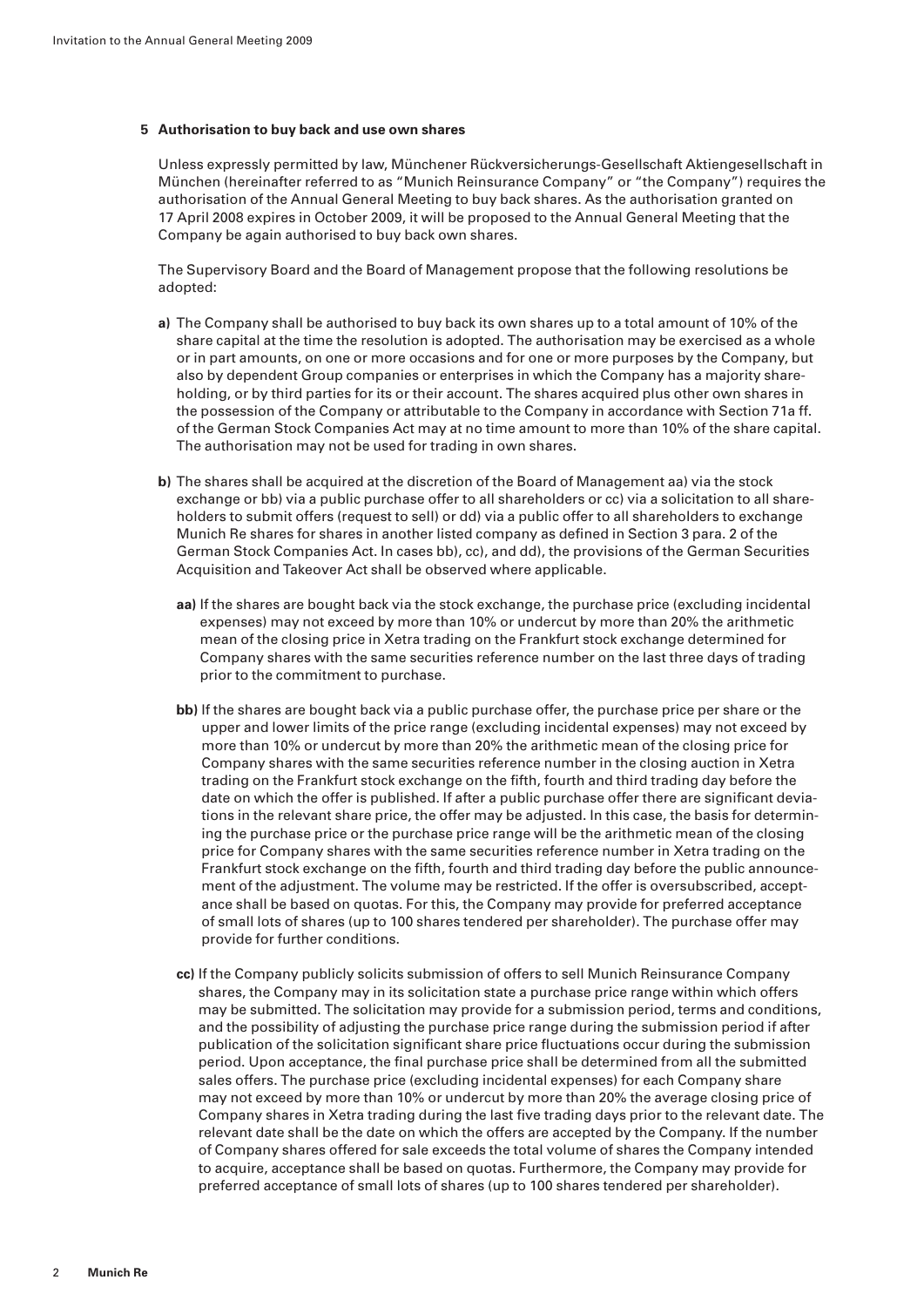**dd)** In the case of a public offer to exchange Munich Re shares for shares in another listed company ("exchange shares") as defined in Section 3 para. 2 of the German Stock Companies Act, a certain exchange ratio may be specified or also determined by way of an auction procedure. A cash benefit may also be provided for as an additional payment to the exchange offered or as compensation for any fractional amounts. In each of these procedures for the exchange of shares, the exchange price or the applicable upper and lower limits of the price range in the form of one or more exchange shares and calculated fractional amounts, including any cash or fractional amounts (excluding incidental expenses), may not exceed by more than 10% or undercut by more than 20% the relevant value of Munich Re shares.

 The basis for calculating the relevant value of each Munich Re share and of each exchange share shall be the respective arithmetic mean closing price in Xetra trading on the Frankfurt stock exchange on the fifth, fourth and third trading day before the date on which the exchange offer is published. If the exchange shares are not traded in the Xetra trading system on the Frankfurt stock exchange, the basis shall be the closing prices quoted on the stock exchange having the highest average trading volume in respect of the exchange shares in the course of the preceding calendar year. If after a public exchange offer there are significant deviations in the relevant share price, the offer may be adjusted. In this case, the basis for the adjustment shall be the arithmetic mean closing price on the fifth, fourth and third trading day before the date of the public announcement of the adjustment. The volume may be restricted. If the exchange offer is oversubscribed, acceptance shall be based on quotas. For this, the Company may provide for preferred acceptance of small lots of shares (up to 100 shares tendered per shareholder). The exchange offer may provide for further conditions.

- **c)** The Board of Management shall be empowered to use shares acquired on the basis of the aforementioned or previously granted authorisations or in accordance with Section 71d sentence 5 of the German Stock Companies Act for all legally admissible purposes, and in particular as follows:
	- **aa)** They may be used for launching the Company's shares on foreign stock exchanges where they are not yet listed.
	- **bb)** They may be sold directly or indirectly in return for non-cash payment, in particular as part of offers to third parties in connection with mergers or acquisitions of companies or parts of companies, shareholdings or assets connected with such investments. Selling in this connection may also include the granting of conversion or subscription rights or of warrants and the transferring of shares in conjunction with securities lending.
	- **cc)** They may be sold to third parties for cash other than via the stock exchange or via an offer to all shareholders.
	- **dd)** They may be offered for subscription to the holders of conversion rights or warrants issued by the Company or one of its dependent Group companies.
	- **ee)** They may be offered as employee shares to staff of the Company or of enterprises affi liated with the Company within the meaning of Section 15 ff. of the German Stock Companies Act.
	- **ff)** They may be retired without a further resolution of the Annual General Meeting being required. Any retirement may be limited to a portion of the bought-back shares. The Board of Management may determine that the shares can also be retired in a simplified process, without reducing the share capital, by adjusting the proportion of the Company's share capital represented by each of the remaining no-par-value shares. In this case, the Board of Management shall be authorised to adjust the number of no-par-value shares in the Articles of Association.
- **d)** The price at which the shares are launched on other stock exchanges in accordance with item c) aa or sold in accordance with item c) cc may not significantly undercut the stock price determined for Company shares with the same securities number in the opening auction in Xetra trading on the Frankfurt stock exchange (excluding incidental costs) on the day the shares are launched or the binding agreement with the third party is concluded. In addition, in these cases the sum of the shares sold, together with any shares that may be issued or sold during the term of this authorisa-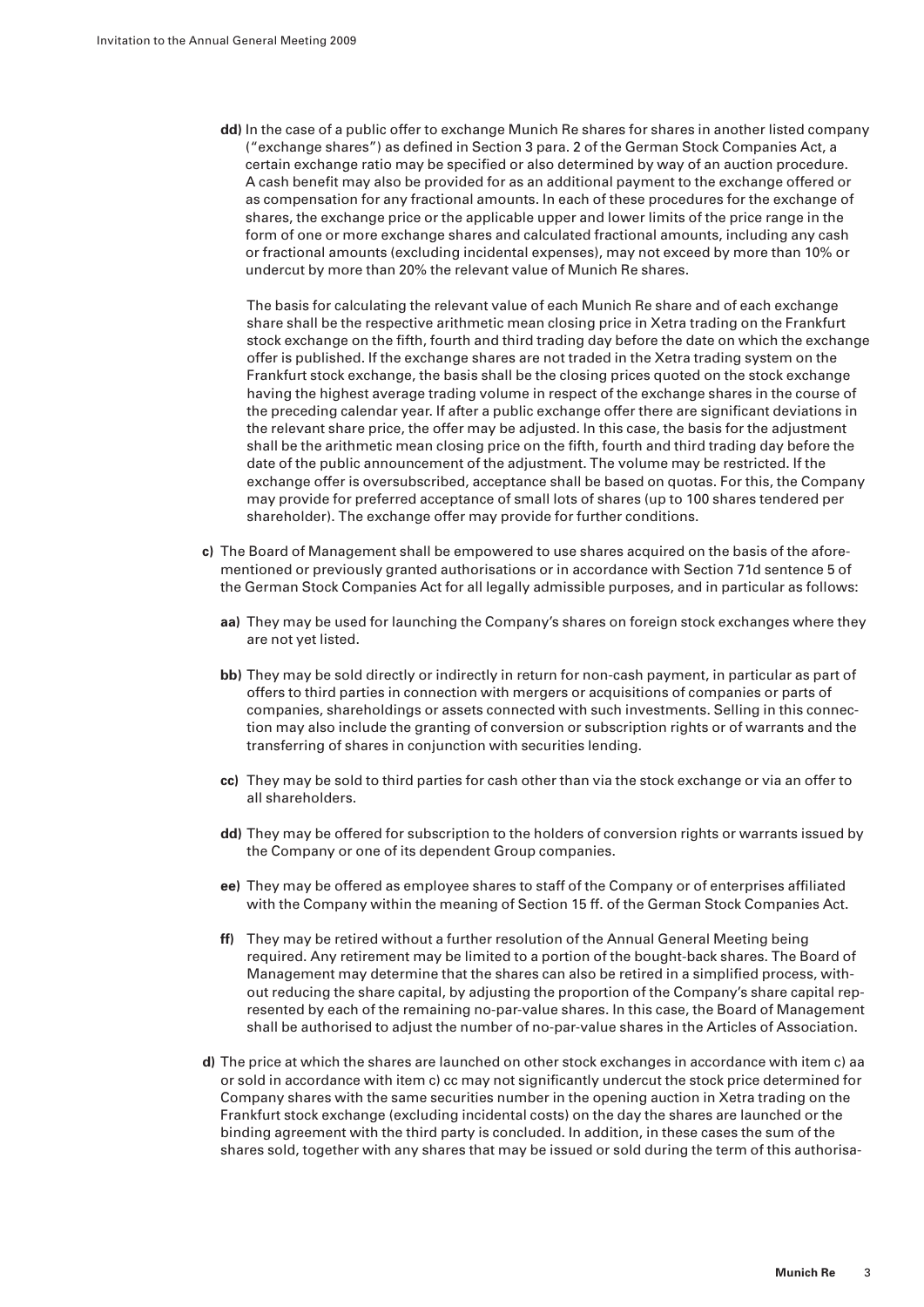tion by excluding the shareholders' subscription rights, directly or indirectly pursuant to Section 186 para. 3 sentence 4 of the German Stock Companies Act, may not exceed a total of 10% of the share capital, either at the time this authorisation enters into effect or when the shares are issued or sold.

- **e)** Should the Xetra trading system be replaced by a comparable successor system, the latter shall also take the place of the Xetra trading system for the purposes of this authorisation.
- **f)** The authorisations in accordance with item c) may be utilised one or more times, partially or wholly, individually or jointly; the authorisations in accordance with item c) bb, cc, dd or ee may also be utilised by dependent Group companies or enterprises in which the Company has a majority shareholding, or utilised for its or their account by third parties.
- **g)** Shareholders' subscription rights in respect of these bought-back shares shall be excluded insofar as the shares are used in accordance with the authorisations in items c) aa, bb, cc, dd or ee. Beyond this, if bought-back shares are sold via an offer to the shareholders, the Board of Management shall be entitled to exclude shareholders' subscription rights insofar as this is necessary to grant subscription rights to the bearers of Company or Group company convertible bonds or bonds with warrants to the extent to which such bearers would be entitled as shareholders after exercising their warrants or after the conversion requirements from such bonds have been satisfied.
- **h)** The authorisation shall run until 21 October 2010. The authorisation to buy back shares granted by the Annual General Meeting on 17 April 2008 shall be cancelled as from the moment this new authorisation comes into effect.

### **6 Authorisation to buy back own shares using derivatives**

In addition to the acquisition channels proposed in the authorisation under item 5 of the agenda, the possibility to buy back own shares by using derivatives is also to be provided for.

The Supervisory Board and the Board of Management therefore propose that the following resolutions be adopted:

- **a)** By virtue of the authorisation granted at the Annual General Meeting on 22 April 2009 under item 5 of the agenda, the Company may in accordance with the provisions of items b) to h) buy back own shares also by using derivatives in the form of put options, call options or a combination of both (hereinafter referred to as "options").
- **b)** Options may be used in one of the channels outlined under aa), bb) or cc) or in a combination of these:
	- **aa)** Put or call options may be exercised via Eurex Deutschland or LIFFE (or a comparable successor system). In this case, the Company shall inform shareholders of any planned issue or purchase of put or call options by placing a public announcement in the newspapers. Different exercise prices (excluding incidental expenses) on different due dates may be selected for the options, even if the options are being issued or acquired at the same time.
	- **bb)** The issue of put options, the purchase of call options, or a combination of both as well as their respective fulfilment may also be conducted outside the stock exchanges listed under aa) if the shares to be delivered to the Company on exercise of the options have previously been acquired via the stock exchange at the current share price in Xetra trading on the Frankfurt stock exchange.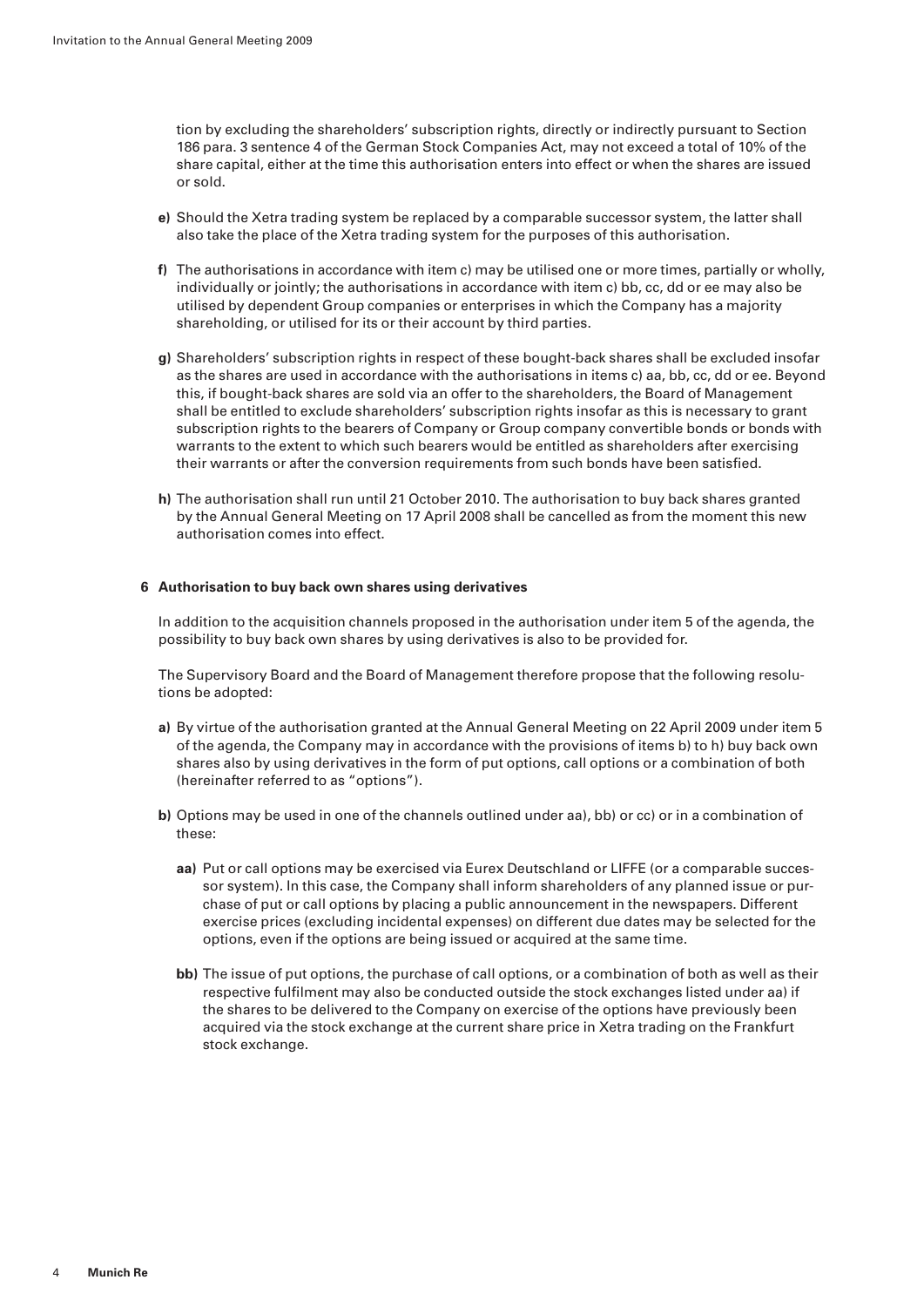**cc)** The conclusion of put or call option contracts may be publicly offered to all shareholders or option contracts may be concluded with a bank or a credit institution (hereinafter referred to as "issuing undertaking") in accordance with Section 53 para. 1 sentence 1 or Section 53b para. 1 sentence 1 or para. 7 of the German Banking Act subject to the obligation to offer these options to all shareholders for subscription.

The Company may only buy back the options outlined under items aa) to cc) in order to retire them.

- **c)** In the case of item b) aa and bb, the exercise price of the options (excluding incidental expenses) per share may not exceed by more than 10% or undercut by more than 20% the price determined for Company shares with the same securities number in the opening auction in Xetra trading on the Frankfurt stock exchange on the day the option contract is concluded. If own shares are bought back using options, the acquisition price (excluding incidental expenses) payable by the Company for the shares corresponds to the exercise price agreed on in the option. The acquisition price (excluding incidental expenses) paid by the Company for options may not lie above, nor the sale price (excluding incidental expenses) collected by the Company for options below, the theoretical market value of the respective option determined according to recognised principles of financial mathematics, the calculation of such market value considering among other things the agreed exercise price.
- **d)** In the case of item b) cc, the exercise price of the options (excluding incidental expenses) per share may not exceed by more than 10% or undercut by more than 20% the arithmetic mean of the closing price determined for Company shares with the same securities number in Xetra trading on the Frankfurt stock exchange on the fifth, fourth and third trading day prior to publication of the offer. In the event that the offer to shareholders is oversubscribed, allocation shall be based on quotas. The Company may provide for a preferred offer for concluding option contracts or a preferred allocation of options for small lots of shares (options up to 100 shares per shareholder).
- **e)** The term of the options shall be so determined that exercising options to acquire shares will be completed by 21 October 2010 at the latest. The Company may use options to acquire own shares up to a maximum of 5% of the share capital at the time the resolution is adopted at the Annual General Meeting.
- **f)** If options are used to buy back own shares, taking due account of item b) aa or bb, shareholders shall not have a claim to conclude such option contracts with the Company, in line with the provisions of Section 186 para. 3 sentence 4 of the German Stock Companies Act. Neither shall shareholders have the right to conclude option contracts to the extent that, on conclusion of option contracts pursuant to item b) cc, the Company has provided for a preferred offer or preferred allocation for the conclusion of option contracts with regard to small lots of shares. Shareholders shall have a right to offer their shares to the Company only insofar as the Company is obligated to purchase shares from them pursuant to the option contracts.
- **g)** Should the Xetra trading system be replaced by a comparable successor system, the latter shall also take the place of the Xetra trading system for the purposes of this authorisation.
- **h)** In all other respects, the requirements and uses of the authorisation granted under item 5 of the agenda shall apply.

### **7 Elections to the Supervisory Board**

The term of office of the Supervisory Board members expires at the end of the Annual General Meeting on 22 April 2009.

In accordance with Sections 96 para. 1 and 101 para. 1 of the German Stock Companies Act and Sections 5 item 1, 15 para.1, and 22 of the German Act on the Co-Determination of Employees in Cross-Border Mergers (MgVG) in conjunction with the agreement concerning the co-determination of employees of Münchener Rückversicherungs-Gesellschaft Aktiengesellschaft in München (hereinafter referred to as "the Company") concluded between the managements of the Company and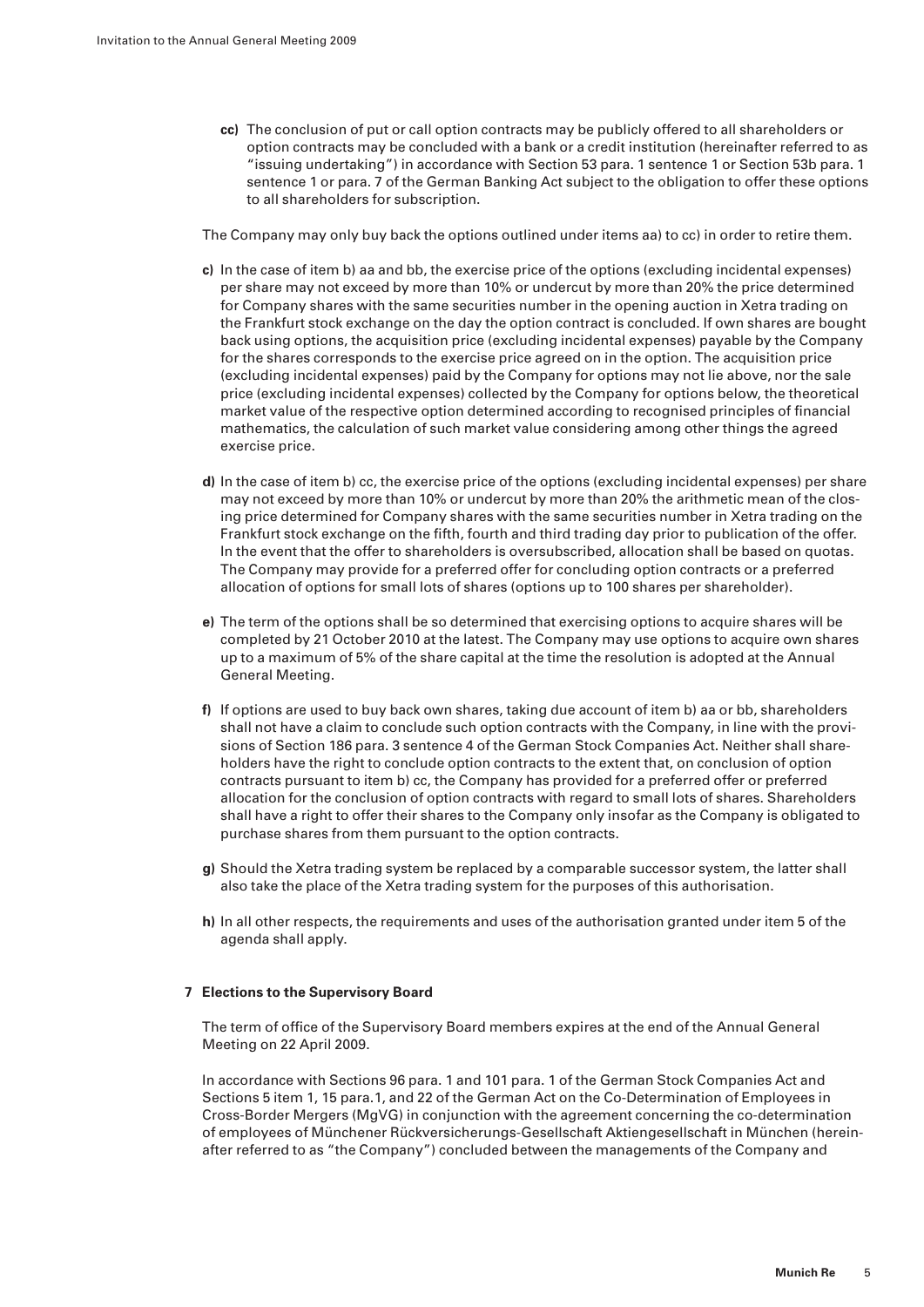Münchener Rück Italia S.p.A. and with the Special Negotiating Body dated 28 November/10 December/12 December 2008 as well as Article 10 of the Company's Articles of Association, the Supervisory Board shall be composed of ten members elected by the shareholders at the Annual General Meeting and ten members elected by the employees. On the basis of this agreement on co-determination, the employee representatives on the Supervisory Board have already been elected by the relevant committees. The shareholder representatives are to be elected at the Annual General Meeting on 22 April 2009. The AGM is not obliged to follow election proposals. The intention is to elect each member individually to the Supervisory Board.

The Supervisory Board proposes that the following gentlemen be elected to the Supervisory Board as representatives of the shareholders for the next term of office, i.e. until the end of the Annual General Meeting in 2014:

Hon. Prof. Dr. rer. nat. Peter Gruss, Munich, President of the Max Planck Society for the Advancement of Science

Prof. Dr. rer. nat. Dr.-Ing. E.h. Henning Kagermann, Hockenheim, Chairman of the Executive Board and Chief Executive Officer of SAP AG

Peter Löscher, Munich, Chairman of the Board of Management of Siemens AG

Wolfgang Mayrhuber, Hamburg, Chairman of the Board of Management of Deutsche Lufthansa AG

Prof. Karel Van Miert, Beersel, Belgium, Professor at the University of Nyenrode, The Netherlands

Dr. e. h. Dipl.-Ing. Bernd Pischetsrieder, Breitbrunn-Urfahrn, Consultant to the Board of Management of Volkswagen AG

Anton van Rossum, Brussels, Belgium, Member of the Board and Risk Committee of the Credit Suisse Group, former Chief Executive Officer and former member of the Board of Fortis

Dr. jur. Hans-Jürgen Schinzler, Tegernsee, Chairman of the Supervisory Board of Munich Reinsurance Company

Dr. phil. Ron Sommer, Cologne, Management consultant and former Chairman of the Board of Management of Deutsche Telekom AG

Dr. Ing. Thomas Wellauer, Erlenbach, Switzerland, Member of the Executive Committee of Novartis International AG

### **8 Resolution to cancel Contingent Capital 2003 I as well as the existing authorisation for increasing the share capital under "Authorised Capital Increase 2004", to replace this with a new authorisation "Authorised Capital Increase 2009" and to amend Article 4 of the Articles of Association**

The authorisation granted by the Annual General Meeting on 11 June 2003 concerning the issue of warrants duly expired last year without having been exercised. The Contingent Capital Increase 2003 I designed to secure this authorisation in Article 4 para. 3 of the Articles of Association is no longer valid and is therefore to be cancelled. Furthermore, the authorisation granted by the Annual General Meeting on 26 May 2004 regarding Authorised Capital Increase 2004 is due to expire on 25 May 2009. This is to be renewed to allow the Company, if required, to strengthen its shareholders' equity by means of this instrument in the coming years. The Supervisory Board and the Board of Management propose that the following resolutions be adopted:

### **a)** Cancellation of Contingent Capital 2003 I

 The authorisation granted by the Annual General Meeting on 11 June 2003 regarding Contingent Capital Increase 2003 I of €35m shall be cancelled.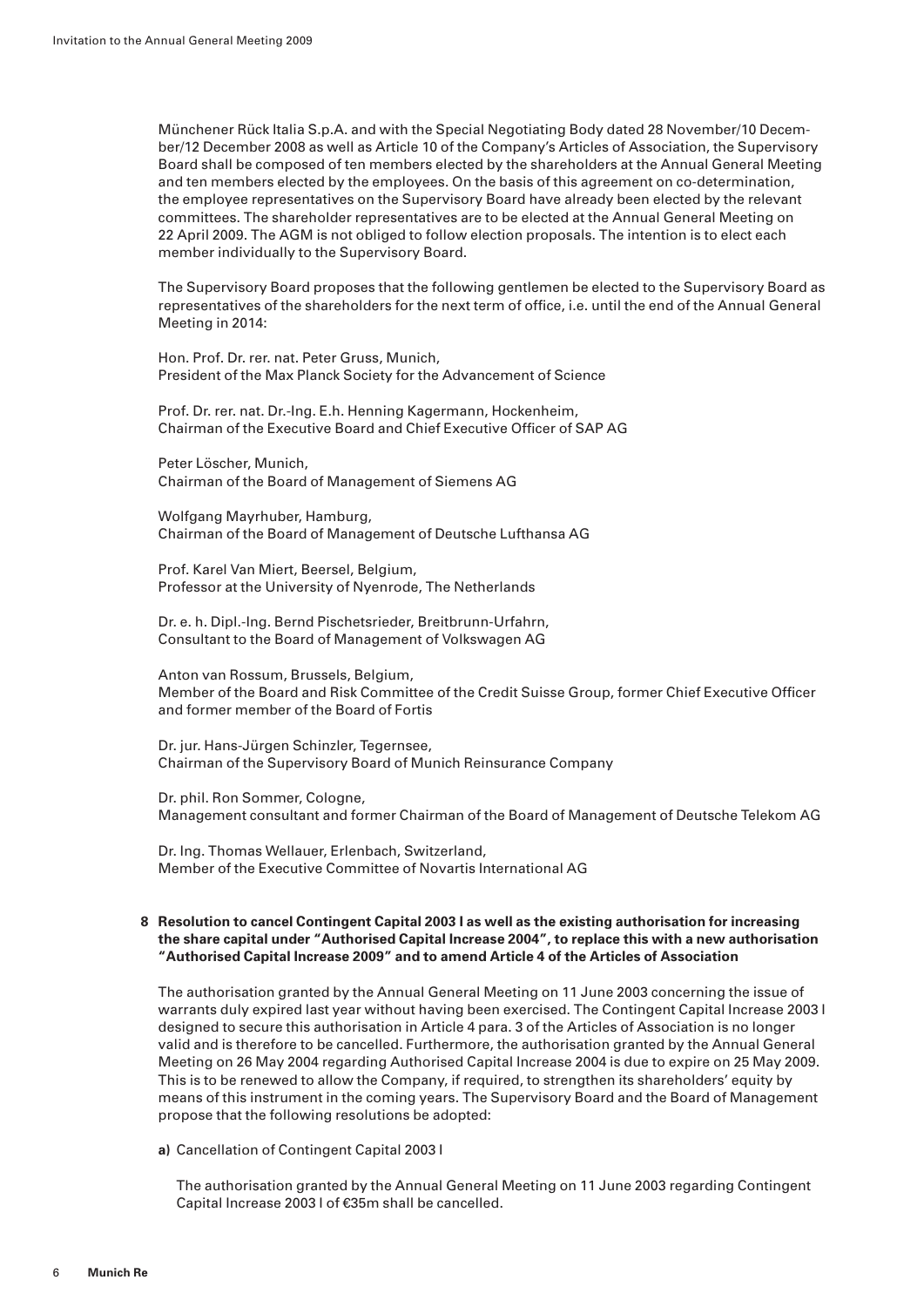**b)** Cancellation of the authorisation of 26 May 2004

 The authorisation granted by the Annual General Meeting on 26 May 2004 regarding Authorised Capital Increase 2004, as laid down in Article 4 para. 1 of the Articles of Association, shall be cancelled as soon as this resolution becomes effective through entry in the Commercial Register.

**c)** Authorisation

 The Board of Management shall be authorised, with the consent of the Supervisory Board, to increase the Company's share capital at any time up to 21 April 2014 by an amount of up to €280m by issuing new registered no-par-value shares against contributions in cash or in kind (Authorised Capital Increase 2009). The authorisation may be exercised as a whole or in parts on one or more occasions. The Board of Management shall also be authorised, with the consent of the Supervisory Board, to determine all other rights of the shares and the terms of issue.

 In the case of capital increases against cash contribution, shareholders shall be granted a subscription right. However, the Board of Management is authorised, with the consent of the Supervisory Board, to exclude the shareholders' subscription rights in the following cases:

- to take account of fractional amounts,
- insofar as this is necessary to grant the bearers of warrants or convertible bonds issued or to be issued by the Company or by one of its dependent Group companies pre-emptive rights to the extent to which they would be entitled as shareholders after exercising their warrants or after the conversion requirements from such bonds have been satisfied, or
- if the issue price of the new shares is not significantly lower than the stock market price and the shares issued with exclusion of the shareholders' subscription rights pursuant to Section 186 para. 3 sentence 4 of the German Stock Companies Act do not exceed a total of 10% of the share capital either at the time this authorisation becomes effective or at the time it is exercised. This maximum limit shall include shares sold or issued, or to be issued, during the term of this authorisation on the basis of other authorisations with exclusion of subscription rights, directly or in directly pursuant to Article 186 para. 3 sentence 4 of the German Stock Companies Act.

 In addition, the Board of Management shall be authorised, with the consent of the Supervisory Board, to exclude subscription rights in the case of capital increases against non-cash contribution.

 The shares issued overall on the basis of this authorisation subject to the exclusion of shareholder subscription rights may not exceed 20% of the existing share capital at the time this authorisation is exercised for the first time.

- **d)** Amendment to the Articles of Association
	- **aa)** Article 4 para. 1 of the Articles of Association shall be amended as follows:

 " (1) The Board of Management shall be authorised, with the consent of the Supervisory Board, to increase the Company's share capital at any time up to 21 April 2014 by an amount of up to €280m by issuing new registered no-par-value shares against contributions in cash or in kind (Authorised Capital Increase 2009). The authorisation may be exercised as a whole or in parts on one or more occasions. The Board of Management shall also be authorised, with the consent of the Supervisory Board, to determine all other rights of the shares and the terms of issue.

In the case of capital increases against cash contribution, shareholders shall be granted a subscription right. However, the Board of Management is authorised, with the consent of the Supervisory Board, to exclude the shareholders' subscription rights in the following cases:

- to take account of fractional amounts,
- insofar as this is necessary to grant the bearers of warrants or convertible bonds issued or to be issued by the Company or by one of its dependent Group companies pre-emptive rights to the extent to which they would be entitled as shareholders after exercising their warrants or after the conversion requirements from such bonds have been satisfied, or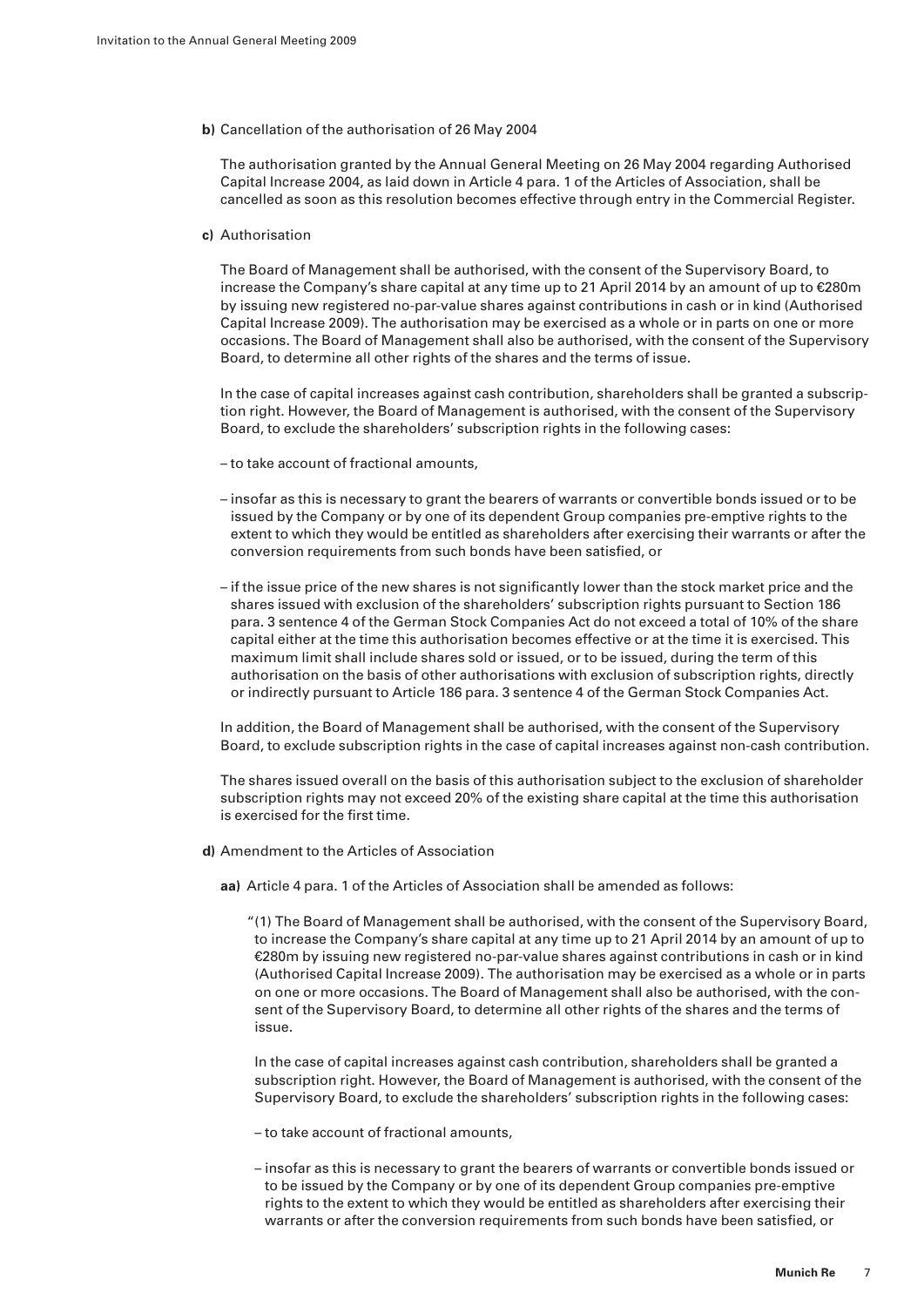– if the issue price of the new shares is not significantly lower than the stock market price and the shares issued with exclusion of the shareholders' subscription rights pursuant to Section 186 para. 3 sentence 4 of the German Stock Companies Act do not exceed a total of 10% of the share capital either at the time this authorisation becomes effective or at the time it is exercised. This maximum limit shall include shares sold or issued, or to be issued, during the term of this authorisation until the time they are exercised on the basis of other authorisations with exclusion of subscription rights, directly or indirectly pursuant to Article 186 para. 3 sentence 4 of the German Stock Companies Act.

In addition, the Board of Management shall be authorised, with the consent of the Super- "visory Board, to exclude the shareholders' subscription rights in the case of capital increases against non-cash contribution.

The shares issued overall on the basis of this authorisation subject to the exclusion of share holder subscription rights may not exceed 20% of the existing share capital at the time this authorisation is exercised for the first time."

 **bb)** Article 4 para. 3 of the Articles of Association shall be deleted, paras. 4 and 5 shall duly become paras. 3 and 4.

### **9 Resolution to amend Articles 3 (entry in the shareholders' register) and 6 (registration for the Annual General Meeting) of the Articles of Association**

 Since it was founded, the Company has issued registered shares, whose owners are named in the shareholders' register. Knowing who the shareholders are facilitates direct contact and dialogue with the shareholders. Whereas in Germany it is standard practice to enter the names of shareholders directly in the register, our foreign shareholders are often not registered under their own name but under the name of a bank. This can complicate communication with shareholders and make it difficult for them to exercise their rights.

The German law on limiting risks in connection with financial investments (Risk Limitation Act) that came into force on 19 August 2008 allows companies under Section 67 of the German Stock Companies Act to make provisions in their articles of association that increase transparency in relation to entries in the shareholders' register. Advantage is to be taken of this option in order to further enhance our direct communication with shareholders.

 Entry of shareholdings under a so-called nominee will continue to be permissible. The provisions stipulated in the Articles of Association will set thresholds above which disclosure of the shareholder is required. This disclosure can be effected in several ways. The disclosure duties of nominees are to relate to what they know or can be reasonably expected to find out. This is to ensure that the interests of intermediaries and market participants are also taken into account. Provided that at the request of the Company nominees make a clear commitment to disclose the identity of the beneficial shareholder, voting rights from the shares may be exercised up to the threshold stipulated under the new Article 3 para. 5 of the Articles of Association. Small shareholders will not be affected by the proposed provisions; to this end, the lower threshold stipulated in Article 3 para. 4 item a defines the limit up to which nominees can definitely exercise voting rights. All of the issuers, financial institutes and services providers involved are currently working on the procedures necessary for implementation. The amendments will therefore not enter into force immediately in order to give market players sufficient time to conclude their work on complying with the transparency provisions.

 The Supervisory Board and the Board of Management propose that the following resolutions be adopted:

- **a)** In Article 3 of the Articles of Association, the following paragraphs 3, 4, 5 and 6 shall be added; paragraph 3 shall become paragraph 7:
	- " (3) The holders of shares shall be obliged to disclose to the Company any information required by law relating to entry in the shareholders' register. Furthermore, they shall indicate the extent to which the shares actually belong to the person duly entered in the shareholders' register as the holder. If the holder has an e-mail address, this shall also be communicated.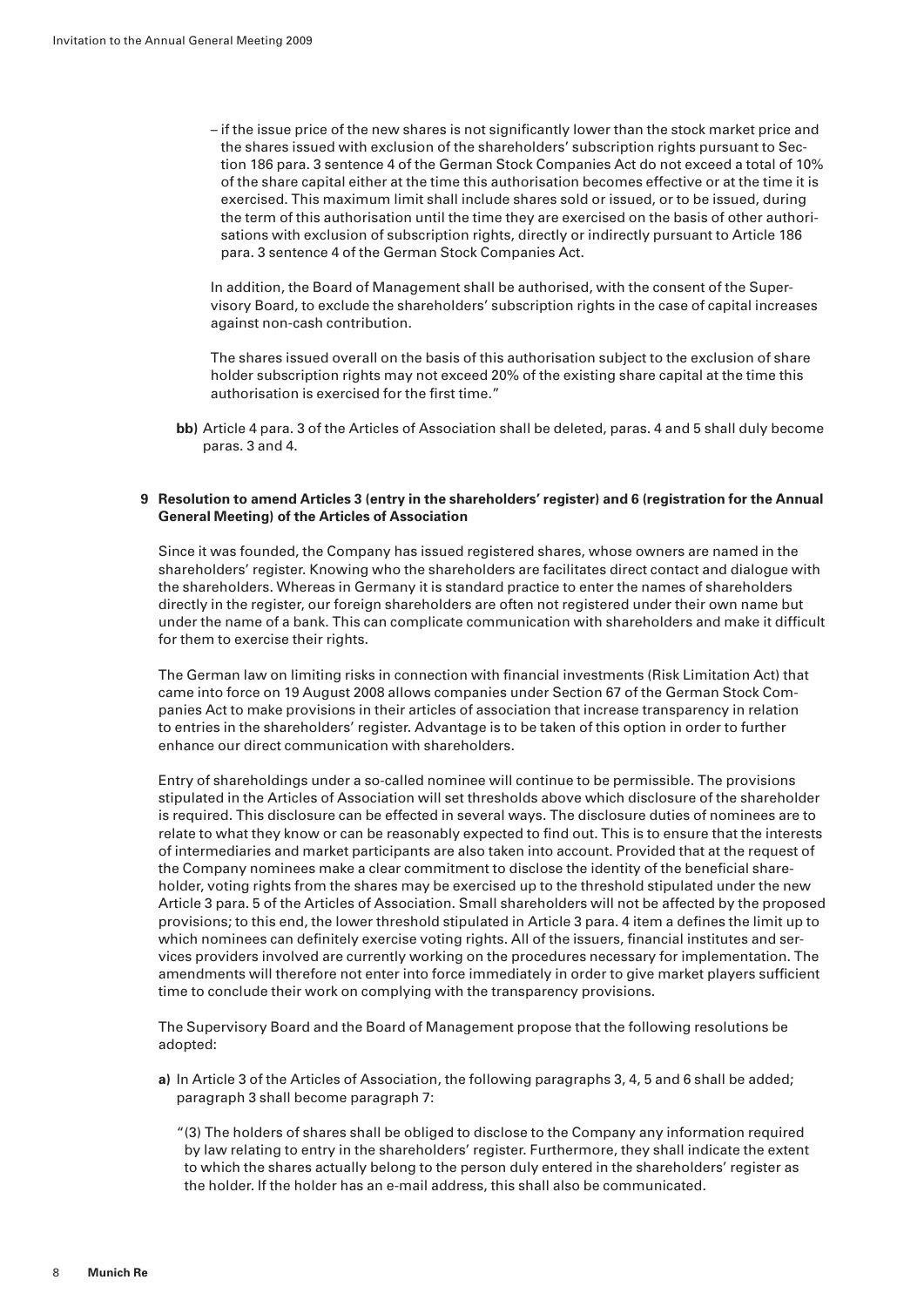(4) In relation to the Company, only those persons duly entered as shareholders in the shareholders' register shall be deemed to be shareholders. Entries as a shareholder under a person's own name in respect of shares belonging to a third party shall be subject to the following conditions:

- a) There will be no further requirements in respect of entries of holdings by any one natural or juristic person up to 0.1% of the share capital as stated in the Articles of Association.
- b) For entries of holdings by any one natural or juristic person in excess of 0.1% of the share capital as stated in the Articles of Association, registration requires that at the request of the Company nominees make a clear commitment to disclose within a reasonable period any information demanded by the Company pursuant to para. 3 in respect of persons holding more than 0.1% of the share capital as stated in the Articles of Association.

The rights of the Company under Section 67 para. 4 of the German Stock Companies Act and Article 3 para. 2 of these Articles of Association shall remain unaffected.

(5) Insofar as shareholders are entered under their own name as being the holders of shares which belong to a third party and exceed the upper limit of 2% of the share capital as stated in the Articles of Association, the shares entered shall not carry any voting rights.

 " (6) The provisions of paragraphs 3 to 5 shall enter into force on 1 January 2010 and shall be applicable from this date also to existing entries."

- **b**) In Article 6 of the Articles of Association the following paragraph 3 shall be added; the previous paragraph 3 shall become paragraph 4:
	- " (3) If shareholders are entered under their own name as being the holders of shares which belong to a third party and exceed 0.1% of the share capital as stated in the Articles of Association, they shall be obliged pursuant to Article 3 para. 4 item b of these Articles of Association to make disclosure regarding the submitted shares to the Company no later than three days prior to the Annual General Meeting."

# **10 Resolution to amend Article 7 of the Articles of Association (electronic participation in the Annual General Meeting and postal vote)**

 The German government's proposed law to implement the Shareholder Rights Directive (ARUG), Bundestags-Drucksache 16/11642, makes provision under the German Stock Companies Act for new regulations in the Articles of Association to allow shareholders to take part electronically in the Annual General Meeting and to cast a postal vote. So that these new regulations can be used at the 2010 Annual General Meeting, the corresponding amendments to the Articles of Association are to be made now. However, the amendments to the Articles of Association are to be filed for entry in the Commercial Register only after the ARUG enters into force and only insofar as the ARUG has entered into force in a version that allows the following amendments to the Articles of Association.

 The Supervisory Board and the Board of Management propose that the following resolutions be adopted:

- **a)** The following paragraph 1 shall be added to Article 7 of the Articles of Association:
	- " (1) The Board of Management may provide for shareholders to participate in the Annual General Meeting without the need to be present at the venue and without a proxy and to exercise some or all of their rights fully or partially by means of electronic communication. The Board of Management shall also determine the details of the procedure, to be notified when the Annual General Meeting is announced."
- **b)** The following paragraph 2 shall be added to Article 7 of the Articles of Association:

 " (2) The Board of Management may provide for shareholders to cast their votes, without the need to be present at the venue, in writing or by means of electronic communication (postal vote). The Board of Management shall also determine the details of the procedure, to be notified when the Annual General Meeting is announced."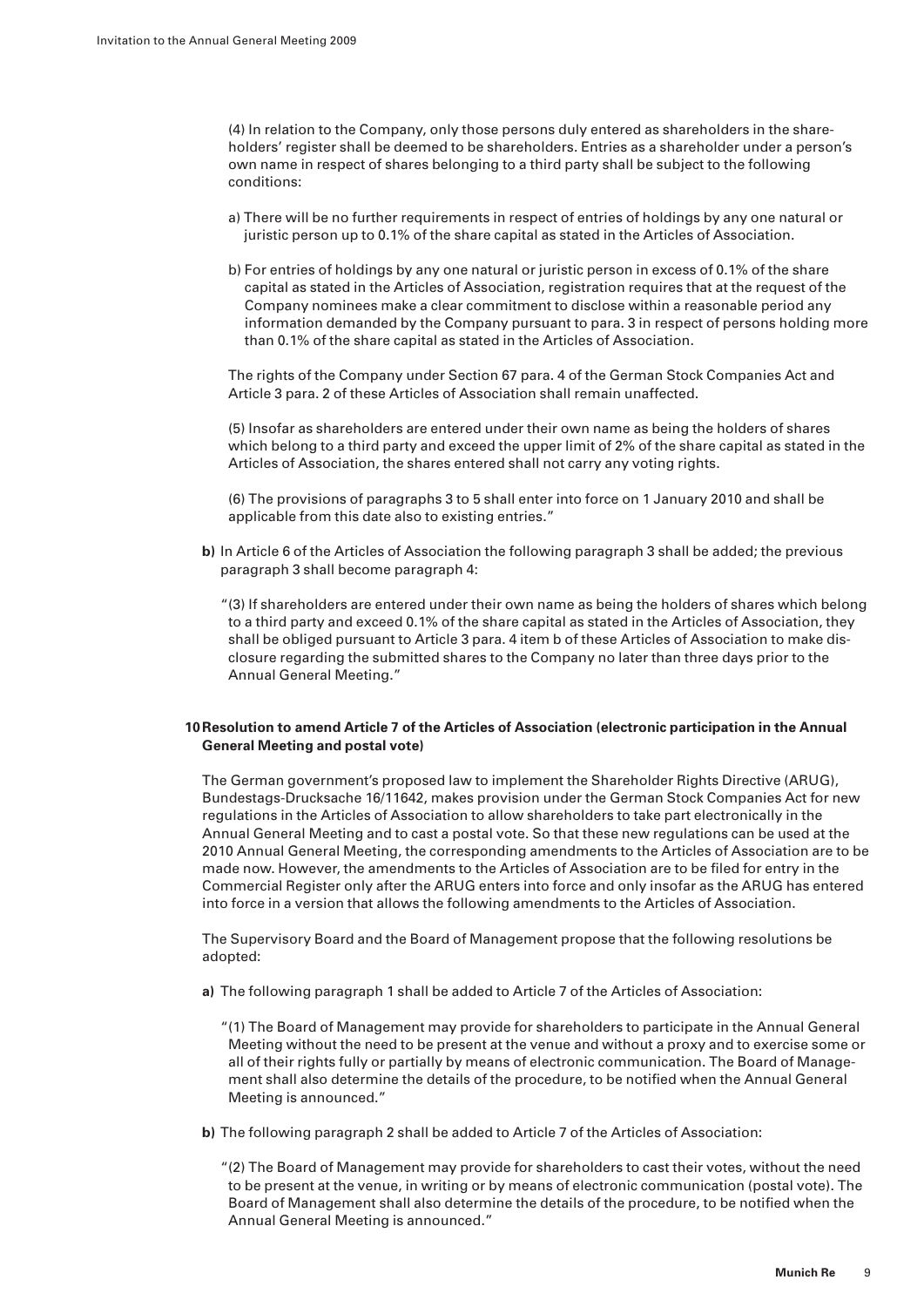- **c)** The previous provisions contained in Article 7 of the Articles of Association shall be added as a separate paragraph to the aforementioned paragraphs.
- **d**) The Board of Management shall file the amendments to the Articles of Association for entry in the Commercial Register only after the German law implementing the Shareholder Rights Directive (ARUG) enters into force and only insofar as the version of the ARUG that has entered into force allows the aforementioned amendments to the Articles of Association.

### **11 Resolution to amend Articles 12 and 13 of the Articles of Association (Supervisory Board)**

 In connection with the cross-border merger of Münchener Rück Italia S.p.A. into Münchener Rückversicherungs-Gesellschaft Aktiengesellschaft in München (hereinafter referred to as "the Company"), an agreement on co-determination of employees in the Company was concluded which became effective upon entry of the merger in the commercial register on 9 January 2009. Among the provisions of the co-determination agreement are regulations governing the election of the Chairman of the Supervisory Board and his Deputy, on the casting vote of the Chairman of the Supervisory Board and the appointment of members of the Board of Management. These provisions are in accordance with the regulations of the 1976 German Co-Determination Act. In order now to anchor these provisions in the Company's Articles of Association, the Supervisory Board and the Board of Management therefore propose that the following resolutions be adopted:

- **a)** In Article 12 of the Articles of Association, the following para. 2 shall be added:
	- "(2) The election of the Chairman and his first deputy shall be made by the Supervisory Board by a majority of two-thirds of its constituent members. The general provisions on requisite majorities shall apply to the election of other deputy chairmen of the Supervisory Board. If the Chairman of the Supervisory Board or first deputy nominated do not obtain the necessary majority in the election, the election of the Chairman of the Supervisory Board and his first deputy shall be put to a second vote. In that vote, the shareholder representatives of the Supervisory Board shall elect the Chairman of the Supervisory Board, and the employee representatives of the Supervisory Board the first deputy, by a majority of the votes cast in each case."

**b)** In Article 13 of the Articles of Association, the following paras. 2 and 3 shall be added:

 " (2) In the event of a Supervisory Board vote being tied, should a second vote on the same motion also result in a tie, the Chairman of the Supervisory Board shall have a casting vote. Article 108 para. 3 of the German Stock Companies Act shall also be applied to the casting vote. The deputies have no entitlement to a casting vote. If committees are formed on the Supervisory Board, the Chairman of the respective committee shall be entitled to a casting vote in the event of a tie, unless otherwise determined for the individual committees by the Supervisory Board.

(3) The Supervisory Board appoints the members of the Company's Board of Management in accordance with Article 84 of the German Stock Companies Act by a majority of two-thirds of the votes cast. If the requisite majority is not obtained in the initial resolution, the Supervisory Board shall appoint the members of the Board of Management by a majority of the votes cast. The second resolution shall only be possible following a suitable period of reflection and after the issue has been dealt with in the competent committee, but is thereafter also possible by written consent in lieu of a meeting. This shall also apply mutatis mutandis to dismissal of a member of the Board of Management in accordance with Article 84 of the German Stock Companies Act."

**Report of the Board of Management on the exclusion of subscription rights proposed under items 5, 6 and 8 of the agenda (Section 186 para. 4 sentence 2 in conjunction with Sections 71 para. 1 item 8 and 203 para. 1 of the German Stock Companies Act)**

### **1 Re item 5 on the agenda**

 The Annual General Meetings of recent years have adopted resolutions authorising the Company to buy back and use own shares. The current authorisation expires on 16 October 2009. Therefore, the proposed resolution before you is designed to grant a new authorisation. The Company is again to be given the opportunity, either on its own or via dependent Group companies or enterprises in which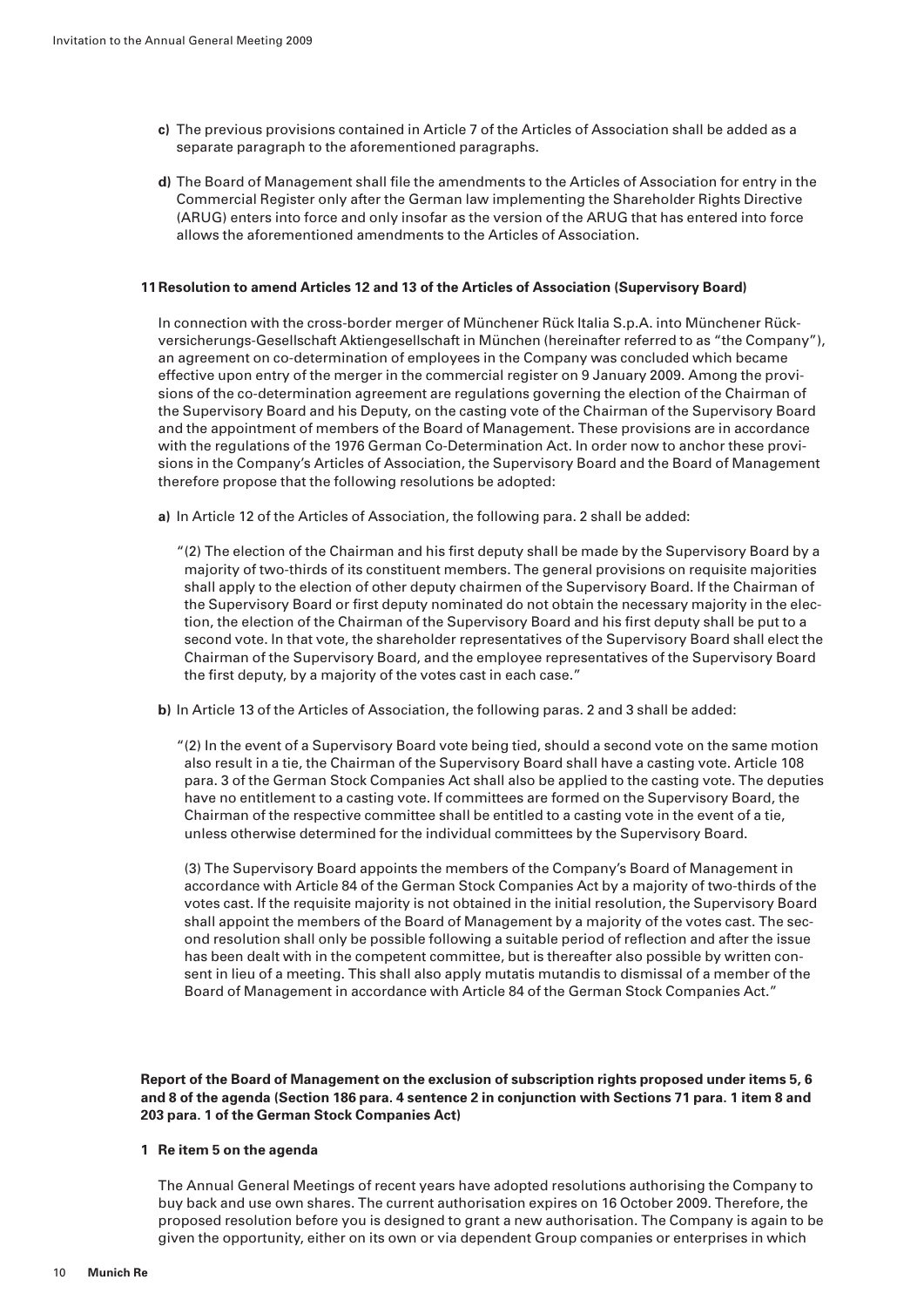the Company has a majority shareholding or via third parties acting for its or their account, to buy back own shares up to a total amount of 10% of the Company's current share capital.

 For this purpose, the Company is to be enabled to buy back shares not only via the stock exchange but also through a public offer to shareholders of the Company or through a public solicitation to shareholders to submit an offer to sell Company shares. The Company is also to be given the possibility to offer not only cash but also shares in other listed companies by way of exchange, which for shareholders can be an attractive alternative to a public purchase offer. It gives the Company additional scope for optimally structuring share buy-backs, which is also in the interests of the shareholders.

A certain exchange ratio must be specified for this. A cash benefit may also be provided for as an additional payment to the exchange offered or as compensation for any fractional amounts. In order to simplify the acquisition process, if the number of Company shares tendered or offered for sale exceeds the total volume of shares the Company intended to acquire, acquisition or acceptance will be effected by excluding the right of shareholders to offer shares based on the ratio of shares tendered or offered. The preferred acceptance of small lots of shares (up to 100 shares tendered per shareholder) also serves to simplify the process.

 Own shares which the Company buys back may be sold again via the stock exchange or a public offer to all shareholders. This takes account of the legal principle of equal treatment (Section 53a of the German Stock Companies Act).

 Besides this, the Company may also limit the shareholders' subscription rights and, pursuant to Article 186 para. 3 sentence 4 of the German Stock Companies Act, may sell the Company's own shares to institutional investors, for example, or launch the shares on foreign stock exchanges. That is in the interests of the Company and puts it in a position to react quickly and flexibly to favourable stock market situations. The shares may only be sold at a price which does not significantly undercut the current stock market price. The Board of Management will endeavour – taking into account current market circumstances – to keep any discount on the stock market price as low as possible. It will only avail itself of this authorisation to exclude subscription rights in the sale of own shares insofar as – together with existing authorisations to issue shares by making it easier to exclude shareholders' subscription rights, namely from capital approved for this purpose, or as a result of an issue of convertible bonds or bonds with warrants – the limit of 10% of the Company's share capital is not exceeded.

 The authorisation is also designed to give the Company the option of having own shares available to offer as a consideration in connection with mergers, acquisitions of companies or the purchase of shareholdings. International competition and the globalisation of the economy also require this type of acquisition financing. The proposed authorisation is intended to give the Company the necessary scope to take quick and flexible advantage of opportunities that arise for acquiring companies or shareholdings, without placing a strain on its liquidity. This is reflected in the proposed exclusion of subscription rights. In determining the valuation ratios, the Board of Management will ensure the interests of the shareholders are appropriately considered. As a rule, when measuring the value of the shares offered as a consideration, it will take as a basis the stock market price of Munich Re shares. However, a systematic coupling of the valuation to a stock market price is not provided for, in particular to prevent fluctuations in the share price from jeopardising negotiation outcomes once they have been reached. Disposals against non-cash payment are also to include indirect processing in which a bank or similar institution acts as a go-between.

 The Company will have the possibility to issue convertible bonds or bonds with warrants against both cash and non-cash payment. To service these bonds, it may be expedient to use own shares in part or in full, instead of a capital increase. This is also provided for in the authorisation, with an exclusion of shareholders' subscription rights.

 Finally, the authorisation allows the possibility, in the event of own shares being sold by means of an offer to all shareholders, for shareholders' subscription rights to be partially excluded in favour of the holders of convertible bonds or bonds with warrants. This enables the holders of convertible bonds or bonds with warrants to be granted a subscription right as protection against dilution, instead of a reduction of the exercise or conversion price.

 Besides this, the Company is to be enabled to issue employee shares to staff of the Company or of its affiliated enterprises. The issue of employee shares serves to integrate staff into the Company and promotes the assumption of co-responsibility. Therefore, the issue of employee shares is in the interests of both the Company and its shareholders. We would like to be able to offer our employees own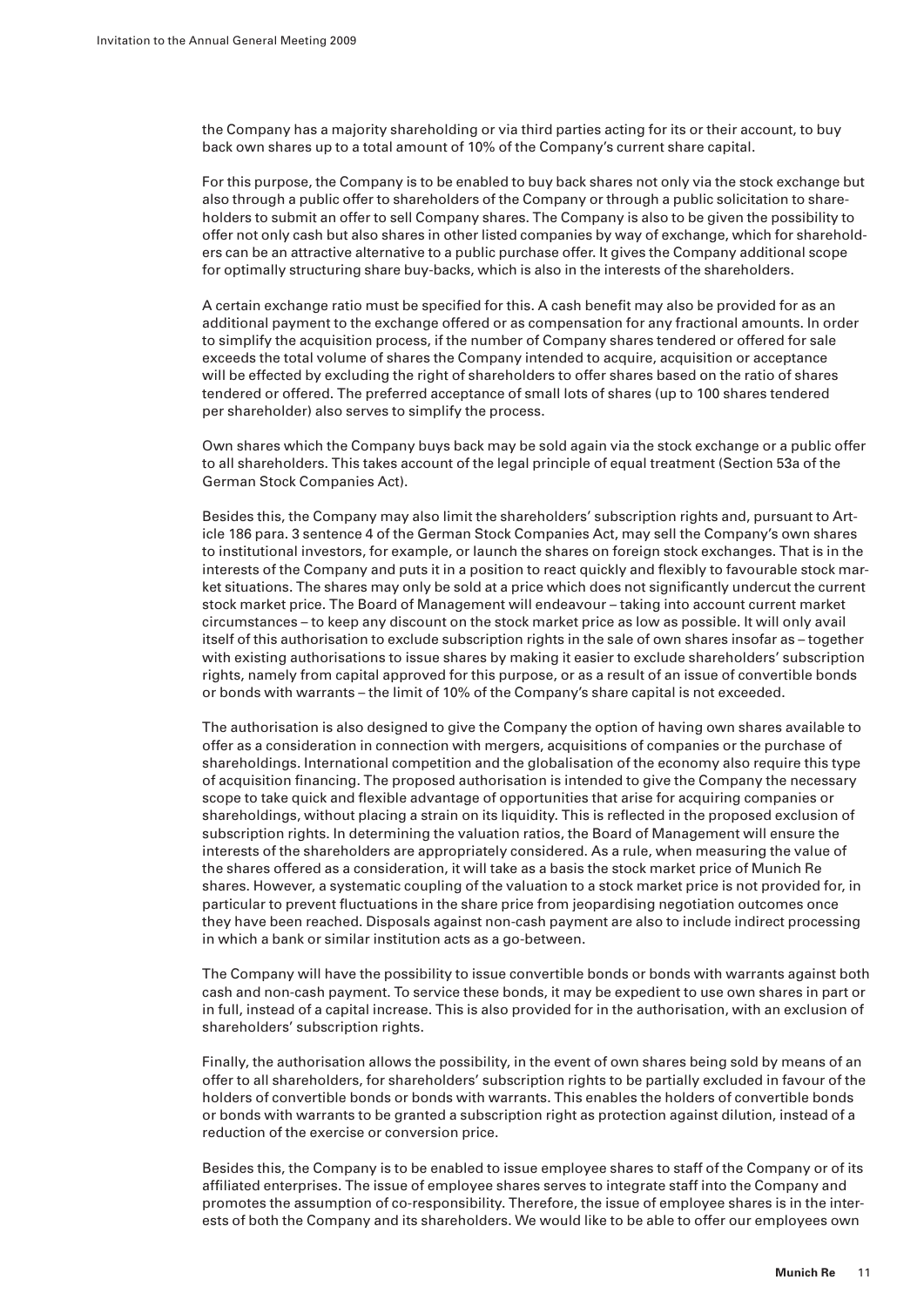shares also within the framework of innovative participation models, for instance in connection with conditions that commit the employee to a certain period of service with the Company. We also wish to have the option of linking a share offer or share issue to other conditions, for example personal performance objectives, objectives within the employee's divisional unit or department, or to a project or to Company profit targets or targets relating to Munich Re shares. For this purpose, it should also be possible to set an issuing price that is below the respective current share price on the stock exchange. The benefit should in this case not be determined purely in terms of a formal discount. Rather, the overall amount of the benefit granted in each case to an employee through discounted shares should be in a reasonable proportion to the remuneration of the employee or to the expected advantage to the Company, subject to the condition being fulfilled. In order to achieve the above objectives, it is necessary to exclude the subscription rights of shareholders. This option will only be exercised if, in the estimation of the Board of Management, it is in the interests of the Company and thus its shareholders.

 As outlined above, not only the shares acquired on the basis of this resolution are to be used. The authorisation is also intended to include shares acquired on previous occasions. It is advantageous for the Company and creates further flexibility to be able to use these own shares in the same way as those acquired on the basis of this new resolution.

 Own shares acquired on the basis of a resolution taken to authorise the buy-back of shares may be retired without requiring a new resolution of the Annual General Meeting. The Annual General Meeting leaves the decision regarding the retirement of shares to the Board of Management. The AGM can authorise the Board of Management to retire no-par-value shares without reducing the share capital. The proposed authorisation provides for this option in addition to retirement with a share capital reduction. If own shares are retired without reducing the share capital, the proportion of the unchanged share capital represented by each of the other no-par-value shares automatically increases. The Board of Management is therefore also to be authorised to make the necessary amendment to the Articles of Association to take account of the resultant reduction in the number of no-par-value shares.

### **2 Re item 6 on the agenda**

 Apart from the possibilities to buy back own shares as provided for under item 5 of the agenda, the Company is again to be given the option of purchasing own shares using derivatives, in accordance with the authorisation granted at last year's Annual General Meeting.

 The Company has already made successful use of this possibility within the framework of the authorisation granted last year. This has confirmed that for the Company it may be advantageous to sell put options for instance or purchase call options instead of acquiring Company shares directly. The Board of Management intends to use put and call options or a combination of both only as a supplement to conventional share buy-backs.

 When selling put options, the Company grants the acquirer of the put options the right to sell Munich Re shares to the Company at a price laid down in the put option (exercise price). In return, the Company receives an option premium, which corresponds to the economic value of the disposal right taking into account the exercise price, the term of the option and the volatility of Munich Re shares. The current high level of volatility on the stock markets thus allows high option premiums. If the put option is exercised, the option premium paid by the acquirer of the put option reduces the countervalue rendered as a whole by the Company for the acquisition of the shares. It is economically expedient for the option holder to exercise the put option if the Munich Re share price at the time of exercise is lower than the exercise price, because the holder can then sell the shares at the higher exercise price. From the Company's point of view, the advantage of share buy-backs using put options is that the exercise price is fixed on the day that the option contract is concluded, whilst the liquid funds do not flow until the exercise date. Furthermore, owing to the option premium collected, the acquisition price of the shares for the Company is lower than the share price when the option contract is concluded. If the option holder does not exercise the option because the share price at the exercise date is higher than the exercise price, the Company is unable to acquire any of its own shares in this way but still has the collected option premium.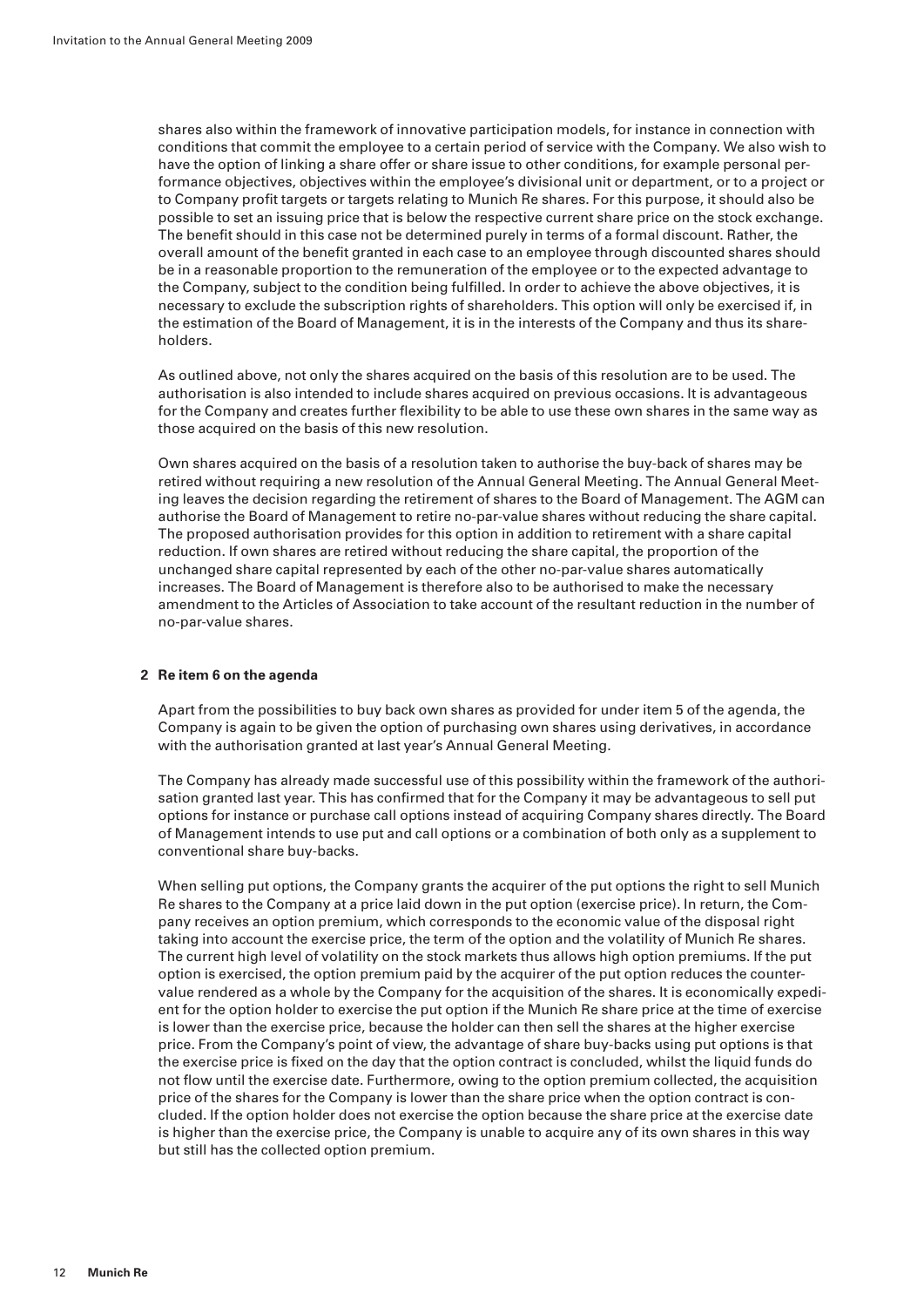In the case of a call option, the Company acquires the right – against payment of an option premium – to purchase a predetermined number of shares at a predetermined price (exercise price) from the seller of the option, the writer. It is economically expedient for the Company to exercise the call option if the Munich Re share price on the date the option is exercised is higher than the exercise price, because it can then purchase the shares from the writer at the lower exercise price. In this way, the Company hedges against rising share prices. In addition, the Company's liquidity is not affected, since the fixed acquisition price for the shares does not need to be paid until the call options are exercised.

 The issue or purchase of options via a European derivatives exchange such as Eurex Deutschland or LIFFE offers the Company additional flexibility to acquire own shares with due consideration for the effect on the stock exchange. The buy-back of own shares corresponds to indirect acquisition via the stock exchange. To ensure that any shareholders interested have the possibility to participate in such models, the proposed resolution stipulates that shareholders have to be informed prior to the issue or exercise of such options.

 Besides this, the Company is also to be enabled to make a public offer to all shareholders to conclude put and call option contracts. In this case, all shareholders are given the opportunity to offer the Company their shares at a price fixed in the option agreement; alternatively, they have the possibility to collect an option premium. This may be termed a "reverse subscription rights issue", i.e. here the shareholder is to be given the right to surrender shares to the Company. This right may have an economic value that then benefits all shareholders. In conducting the transaction, an issuing house may be called in to act as an intermediary for reasons of organisational processing. Shareholders shall have no right to conclude option contracts, however, to the extent that on conclusion of option contracts, the Company has provided for a preferred offer or preferred allocation for the conclusion of option contracts with regard to small lots of shares. This facilitates the application of such a model. The Board of Management is proceeding on the assumption that the advantages of such a facilitation outweigh any conceivable minor disadvantages to shareholders.

 Option contracts may also be concluded over the counter and not as a public offer to all shareholders (including employing an issuing house as an intermediary). This gives the Company the necessary flexibility to react quickly to market situations. The issue or acquisition of options via a stock exchange may be more expensive or a public offer to all shareholders may take longer than if the transaction were concluded over the counter. There may be other good reasons in the interests of the Company for entering into such an over-the-counter transaction rather than offering a transaction to all shareholders. In this case, and in keeping with the principle of equal treatment, the respective counterparty may upon exercise of the option deliver only shares that have been acquired via the stock exchange at the current share price in Xetra trading (or a comparable successor system) on the Frankfurt stock exchange. On conclusion of a put option contract, such a requirement must be an integral part of the transaction. On conclusion of a call option contract, the Company may exercise the option only if it has been ensured that on exercising the option the respective counterparty delivers only shares that satisfy the aforementioned requirements. The fact that the respective counterparty in the option contract delivers only shares acquired under the aforementioned conditions is intended to satisfy the legal requirement of equal treatment of shareholders pursuant to the provisions in Section 71 para. 1 item 8 sentence 4 of the German Stock Companies Act.

The acquisition price to be paid by the Company for the shares is the exercise price fixed in the particular put or call option. The exercise price may be higher or lower than the market price of Munich Re shares when the put option is sold or the call option acquired, but it may not exceed by more than 10% or undercut by more than 20% the price determined for Company shares with the same securities reference number in the opening auction in Xetra trading (or a comparable successor system) on the Frankfurt stock exchange on the day the option contract is concluded. In accordance with the proposals submitted under agenda items 6 b) aa and bb, the option premium agreed on by the Company when selling the put options or acquiring the call options may not be lower (in the case of put options) or higher (in the case of call options) than the theoretical market value of the respective options on the settlement date, determined according to recognised principles of financial mathematics, the calculation of such market value considering among other things the agreed exercise price.

 A claim by shareholders to enter into such option contracts with the Company as mentioned above is excluded pursuant to Section 186 para. 3 sentence 4 of the German Stock Companies Act. By excluding subscription rights, the Company – unlike in an offer to all shareholders to purchase options – is in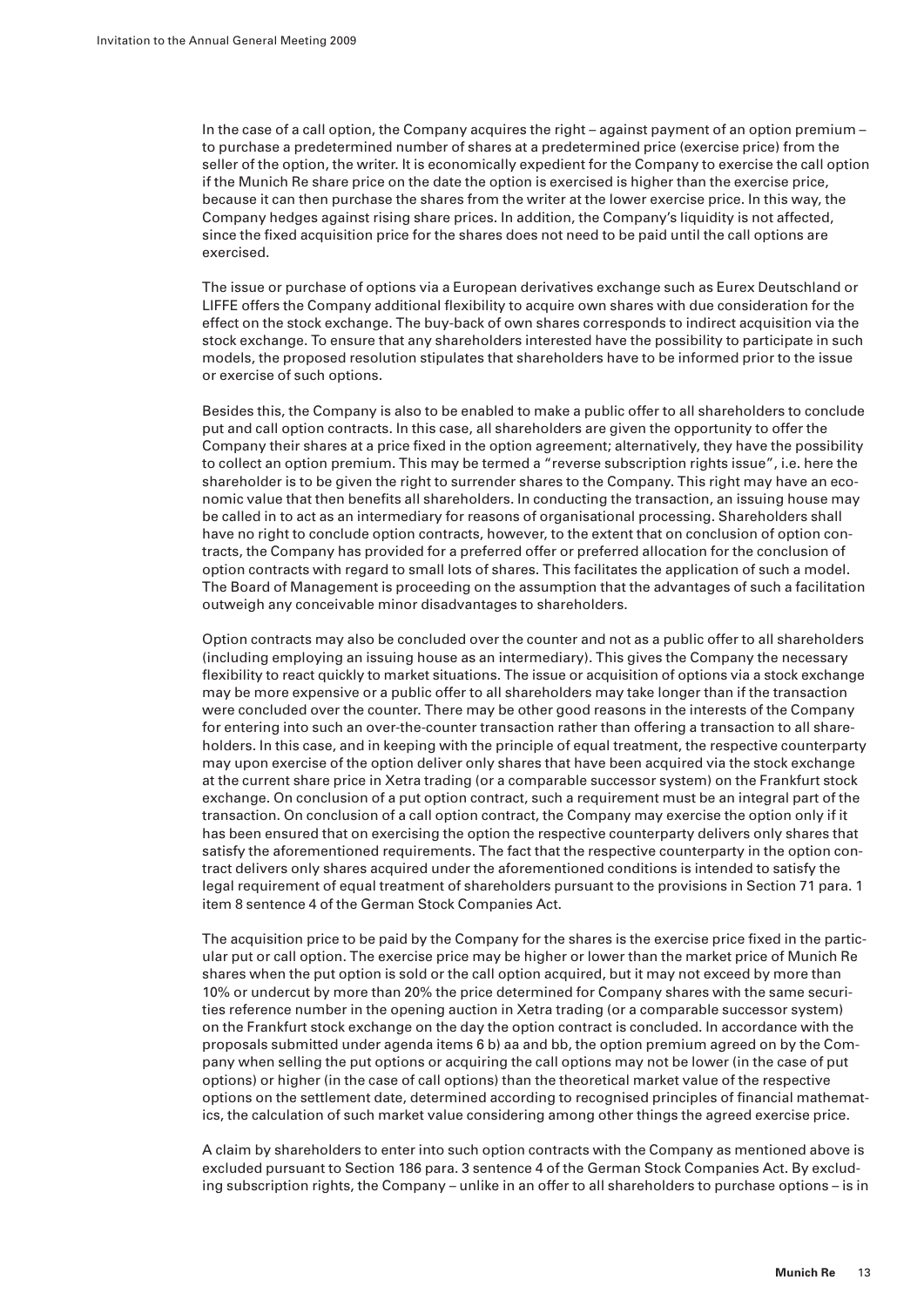a position to conclude options contracts at short notice. The procedure for fixing the option premium and exercise price described above is designed to rule out economic disadvantages for shareholders from the buying back of shares using put or call options. As the Company collects or pays a fair market price, shareholders not involved in the option transactions do not suffer any loss in value. This corresponds to the position of shareholders in the case of share buy-backs on the stock exchange, where in fact not all shareholders can sell shares to the Company. The equal treatment of shareholders is ensured in the same way as with customary buy-backs via the stock exchange, through the fixing of a fair market price. This is also in line with Section 186 para. 3 sentence 4 of the German Stock Companies Act, according to which the exclusion of subscription rights is justified if the pecuniary interests of shareholders are safeguarded.

 If a public offer is made to all shareholders to conclude an options contract or options contracts have been concluded with an issuing house subject to the obligation to offer the options to shareholders on subscription, the exercise price per share may not exceed by 10% or undercut by more than 20% the arithmetic mean of the closing price determined for Company shares with the same securities number in Xetra trading (or a comparable successor system) on the Frankfurt stock exchange on the fifth, fourth and third trading day prior to publication of the offer.

 If shares are bought back using put or call options, shareholders are to have a right to offer their shares only insofar as the Company is obligated to purchase the relevant shares under the options. Otherwise, the use of put or call options in buying back own shares would not be possible, and the Company would not be able to derive the associated benefits. Having carefully weighed up the interests of the shareholders and the Company and having consulted with the Supervisory Board, the Board of Management considers the non-granting or restriction of the shareholders' rights to offer shares to be justified in such cases, given the advantages resulting from the use of put or call options for the Company. The Board of Management will, after careful consideration of all the aspects – in particular the interests of the shareholders and those of the Company – determine the acquisition channels and all other modalities regarding the use of the proposed authorisations to buy back own shares. It will report to the next Annual General Meeting on buying back own shares and the use of derivatives to buy back own shares.

### **3 Re item 8 on the agenda**

 The proposal being made to the Annual General Meeting is that a new authorisation be granted for increasing the share capital by a total of up to €280m (Authorised Capital Increase 2009). It is intended to be available for capital increases against cash and non-cash contribution and replace the Authorised Capital Increase 2004 amounting to €280m, which expires on 25 May 2009 and which the Company has not utilised.

The Authorised Capital Increase will enable the Company to react quickly and flexibly to changing stock market situations in the interests of its shareholders. As decisions regarding the coverage of capital requirements generally have to be taken quickly, it is imperative that the Company is not dependent on waiting for the next Annual General Meeting to come round or on the long period of notice required for an Extraordinary General Meeting. In designing the instrument of an authorised capital increase, legislation has taken such needs into account. The most common reasons for implementing an authorised capital increase are to strengthen the capital base and finance acquisitions.

 In the case of utilisation of Authorised Capital Increase 2009 through capital increases against cash contribution, the shareholders will generally have a subscription right.

 However, the Board of Management may, subject to the approval of the Supervisory Board, exclude the subscription right for fractional amounts. This is to facilitate the handling of issues with a general subscription right for shareholders. Such fractional amounts may result from the volume of the respective issue and the fixing of a practicable subscription ratio. The value of the excluded rights per shareholder is usually small, whereas the expenditure for an issue without such exclusion rights would be markedly higher. In other words, such subscription rights are excluded for reasons of practicability and simplicity of the respective issue. The new shares excluded as free fractional amounts from the subscription right of shareholders will be utilised in the best possible interests of the Company.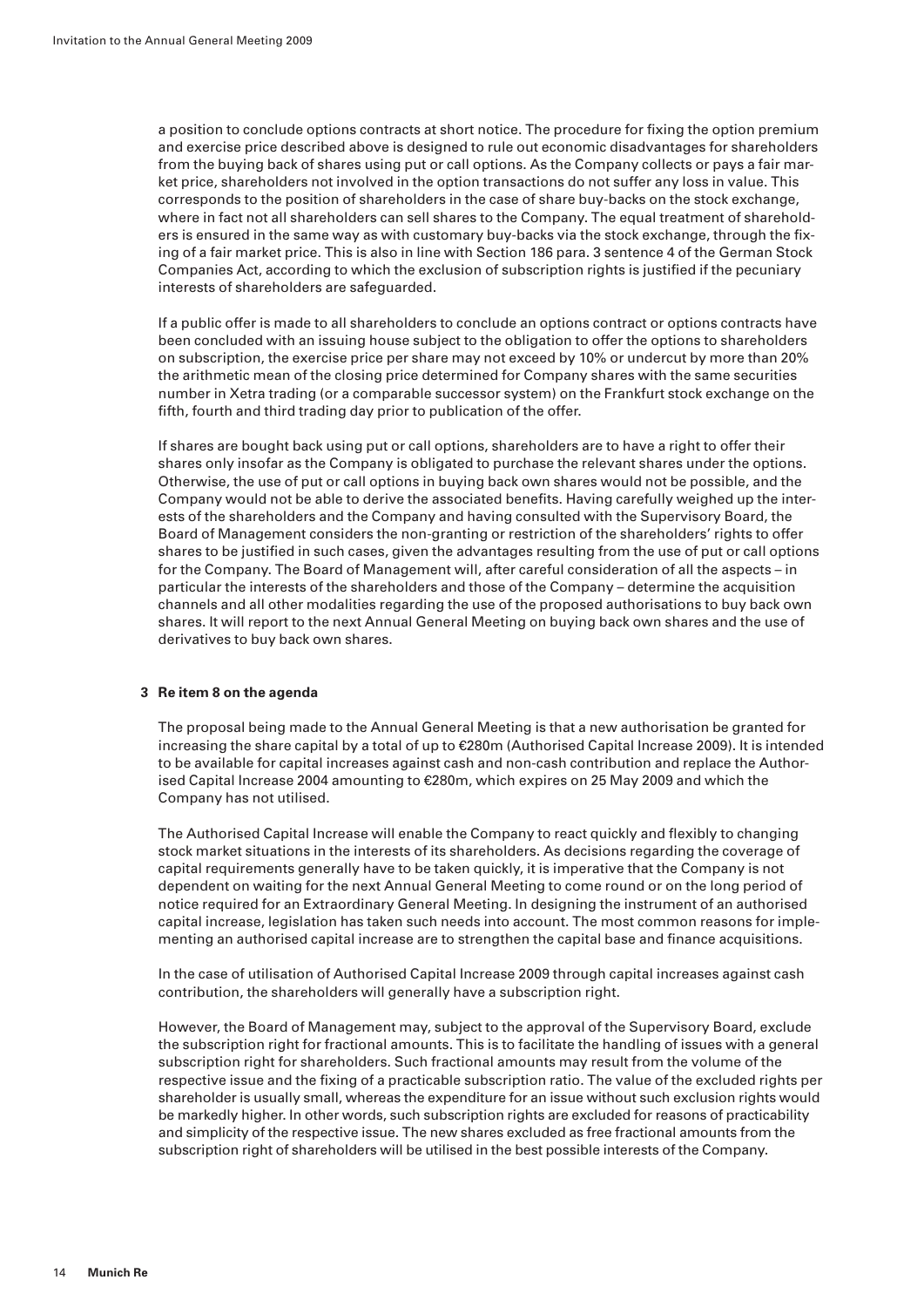Furthermore, the Board of Management may, subject to the approval of the Supervisory Board, exclude the subscription right provided it is necessary to to give holders of convertible bonds or bonds with warrants a subscription right to new shares if stipulated under the conditions of these bonds. To facilitate their placement on the capital market, such bonds have a protection against dilution which provides for the holders to be granted a subscription right for new shares in subsequent share issues. They are thus treated as if they were already shareholders. In order to equip the bonds with such protection against dilution, the subscription right of shareholders must be excluded in respect of these shares. This makes it easier to place the bonds and thus accords with the shareholders' interest in an optimum financing structure for the Company.

 Subscription rights should also be excluded in capital increases against cash contribution if the shares are issued in accordance with Section 186 para. 3 sentence 4 of the German Stock Companies Act at an amount that is not significantly lower than the stock market price. The Board of Management will endeavour – taking into account current market circumstances – to keep any discount on the stock market price as low as possible. The authorisation will enable the Company to cover any capital needs at very short notice in order to take swift and flexible advantage of market opportunities in different fields of business The exclusion of subscription rights enables the Company to act quickly and place the shares at a price close to the market price, i.e. without the discount usual in rights issues. This capital increase may not exceed 10% of the share capital either at the time the authorisation becomes effective or at the time of its execution. This maximum of 10% of the share capital relating to this exclusion of subscription rights includes shares issued, or to be issued, within the term of this authorisation by excluding subscription rights, pursuant to Article 186 para. 3 sentence 4 of the Stock Companies Act to service convertible bonds or bonds with warrants. It also includes own shares insofar as they are sold within the term of this authorisation by excluding subscription rights subject to an authorisation pursuant to Article 71 para. 1 item 8 in conjunction with Article 186 para. 3 sentence 4 of the Stock Companies Act. Through this limitation, account is taken of the shareholders' need for protection against dilution of their stock. As the new shares will be placed at a price close to the market price, shareholders wishing to maintain their proportionate holding in the Company always have the possibility of buying the requisite number of shares at approximately the same conditions on the stock market.

 Subscription rights are also to be excluded for capital increases against non-cash contribution. The Company should continue to be in a position to acquire companies, parts of companies, shareholdings or assets connected with such investments, in order to strengthen its competitiveness and to increase its earnings power and corporate value. It has become apparent that ever greater units are involved in such investments. In many cases, very high considerations have to be paid. Often they need to be or may be of a non-cash nature – for example, in order to achieve an optimum financing structure. Frequently sellers insist in addition on receiving shares as a consideration, as that is more favourable for them. The possibility of deploying own shares as acquisition currency allows the Company the necessary scope to take quick and flexible advantage of such acquisition opportunities and enables it even to acquire larger units by transferring shares. There should also be the possibility to acquire assets in return for shares. For both eventualities, it has to be possible to exclude shareholders' subscription rights. As such acquisitions have to be effected at short notice, they cannot be approved by an Annual General Meeting taking place only yearly. They require capital which the Board of Management – with the consent of the Supervisory Board – can quickly access.

 The shares issued overall on the basis of the Authorised Capital Increase 2009 subject to the exclusion of shareholder subscription rights may not exceed 20% of the existing share capital at the time this authorisation is first exercised.

 There are no concrete plans at this juncture regarding utilisation the new Authorised Capital Increase 2009. Corresponding general authorisations including the option to exclude subscription rights are standard practice at national and international level. The Board of Management will in any case carefully examine whether the utilisation of the Authorised Capital Increase 2009 is in the interests of the Company and its shareholders. The Board of Management will report to the Annual General Meeting on any utilisation of the Authorised Capital Increase 2009.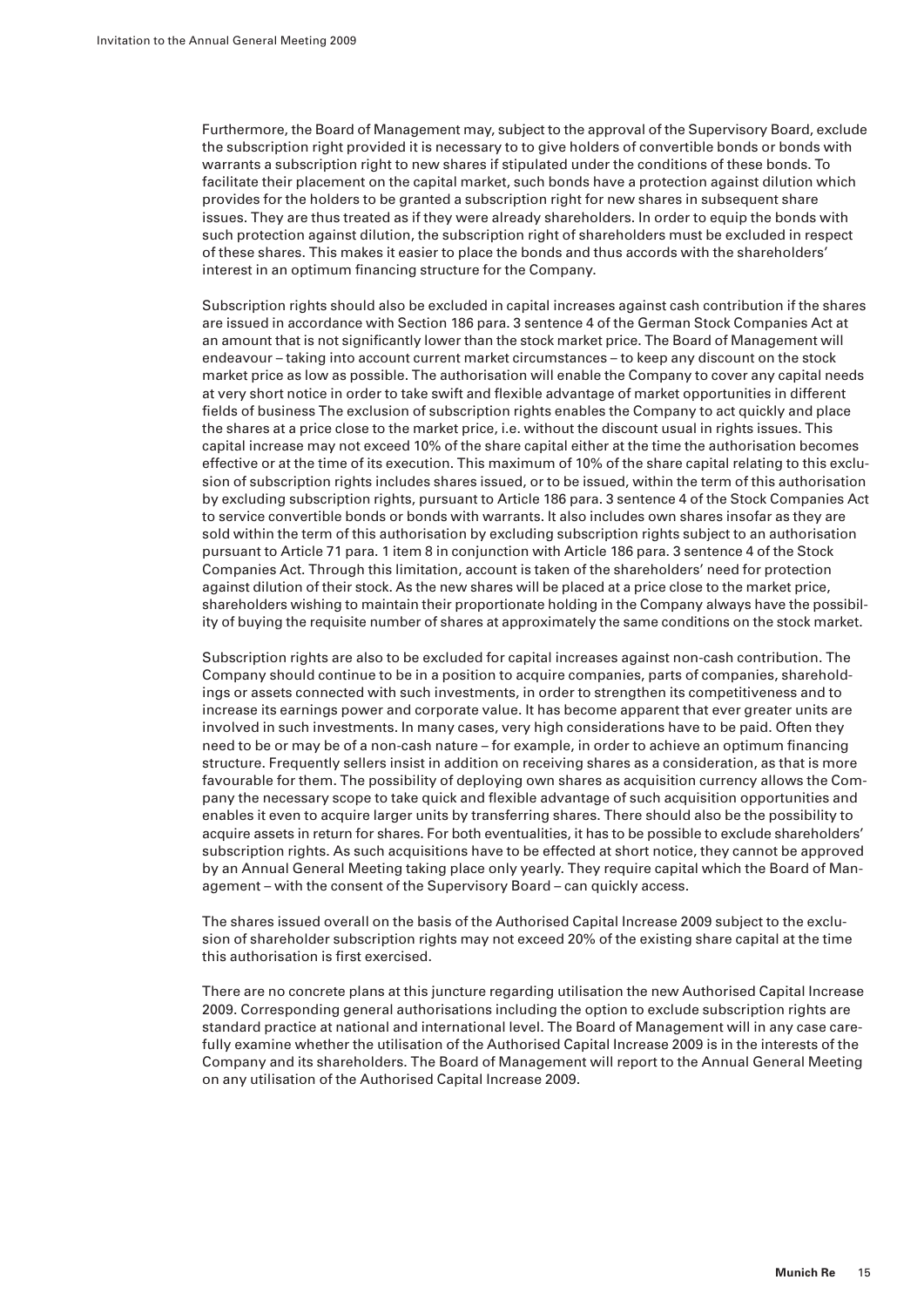### **Preconditions for attending the Annual General Meeting**

In accordance with Article 6 of the Articles of Association, every shareholder may attend the Annual General Meeting in person or be represented by a proxy, provided the shareholder has given notice of his or her intention to participate to the Board of Management of the Company **not later than Wednesday, 15 April 2009**, and is entered in the register of shareholders. The shares entered in the register of shareholders on 15 April 2009 shall be material for establishing the right to participate and the right to vote.

Registration may be made via the internet at **www.munichre.com/agm**. Shareholders who are already registered for electronic mailing of Annual General Meeting documents should use their shareholder number and the password they have selected. All other shareholders entered in the shareholders' register will receive their shareholder number and a related access code with the letter of invitation to the Annual General Meeting by post. These shareholders may also register at the following address, using the registration form sent to them:

Münchener Rückversicherungs-Gesellschaft GL 1.2 – Hauptversammlung 80791 München Germany

Details of the registration procedure are provided on the registration form and/or at the above website. If a bank is entered in the shareholders' register, it may only exercise the voting rights for shares that it does not own if it has an authorisation to do so from the shareholders concerned.

At the date on which the Annual General Meeting was announced (13 March 2009), the share capital of the Company consisted of 206,403,804 no-par-value shares, whilst the total number of shares entitled to participate and vote was 195,087,851 no-par-value shares.

### **Exercise of voting right by proxies**

As part of our service, we are again offering shareholders the opportunity to have their voting rights exercised at the Annual General Meeting by one of the proxies nominated by the Company. These proxies will act solely in accordance with the instructions they receive from the shareholders. Should an individual vote take place on an agenda item, the instructions issued for that item shall apply to each subitem. However, the proxies are unable to accept requests concerning notification to speak or ask questions, or instructions to propose motions at the Annual General Meeting. The proxies may be appointed in writing by means of the form sent to shareholders, or via the internet at www.munichre. com/agm. Instructions issued to the proxies via the internet may be changed on the day of the Annual General Meeting at www.munichre.com/agm right up to the end of the general debate.

Shareholders may also exercise their voting rights through another proxy, a bank or a shareholders' association. In this case, the proxies must give due notice of their intention to attend, or arrange for the shareholders to give such notice for them. If neither a bank nor a shareholders' association or any other person pursuant to Section 135 para. 9 of the German Stock Companies Act is authorised as a proxy, authorisation must be granted in writing, by fax to +49 (89) 38 91-45 15, or online via the internet at www.munichre.com/agm.

#### **Transmission of the Annual General Meeting on the internet**

We are again offering shareholders who are unable to attend the Annual General Meeting in person the chance to follow the whole Annual General Meeting live on the internet (also at www.munichre.com/ agm), using their shareholder number and their above-mentioned password or access code. The opening of the Annual General Meeting by the Chairman of the Meeting and the report of the Chairman of the Board of Management can be publicly viewed live on the internet (www.munichre.com/agm) and will be available after the Annual General Meeting as a recording. Not all of the live transmission will be recorded.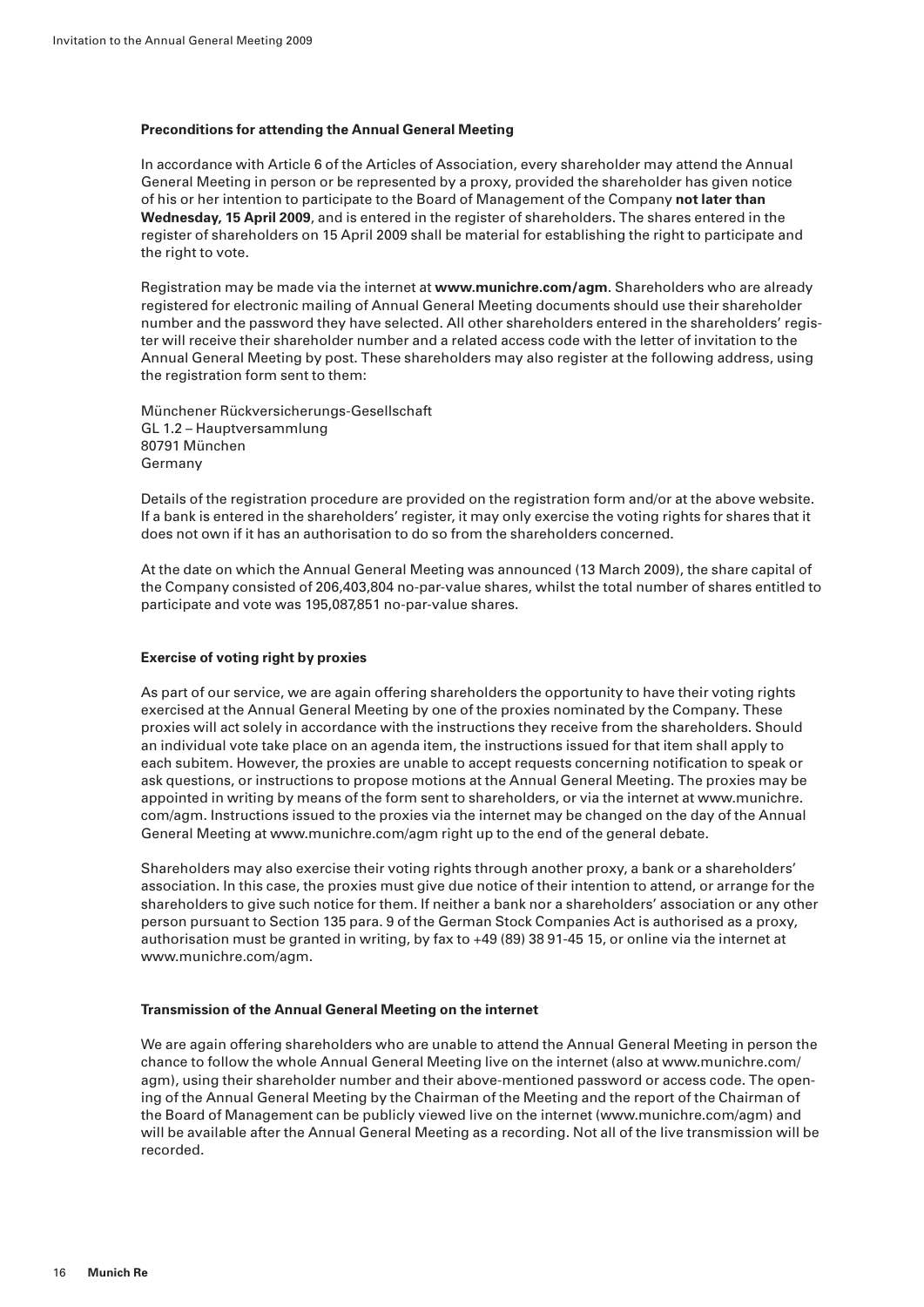### **Enquiries, motions and nominations from shareholders**

Questions from shareholders regarding the Annual General Meeting should be sent to the following address only:

Münchener Rückversicherungs-Gesellschaft GL 1.2 – Hauptversammlung 80791 München Germany Fax: +49 (89) 38 91-45 15

or by e-mail to

shareholder@munichre.com

This is also the address to which motions from shareholders within the meaning of Section 126 and nominations within the meaning of Section 127 of the German Stock Companies Act must be sent; motions sent to other addresses cannot be considered in the context of the aforementioned provisions. Countermotions required to be made public that reach us no later than two weeks before the day of the Annual General Meeting will be published on the internet at www.munichre.com/agm. Any comments by the management will also be posted there.

Munich, March 2009

The Board of Management

### **Information in accordance with Section 128 para. 2 sentences 6 to 8 of the German Stock Companies Act**

Banks which were members of a syndicate responsible for handling the most recent issue of the Company's securities in the past five years:

Deutsche Bank AG, Frankfurt am Main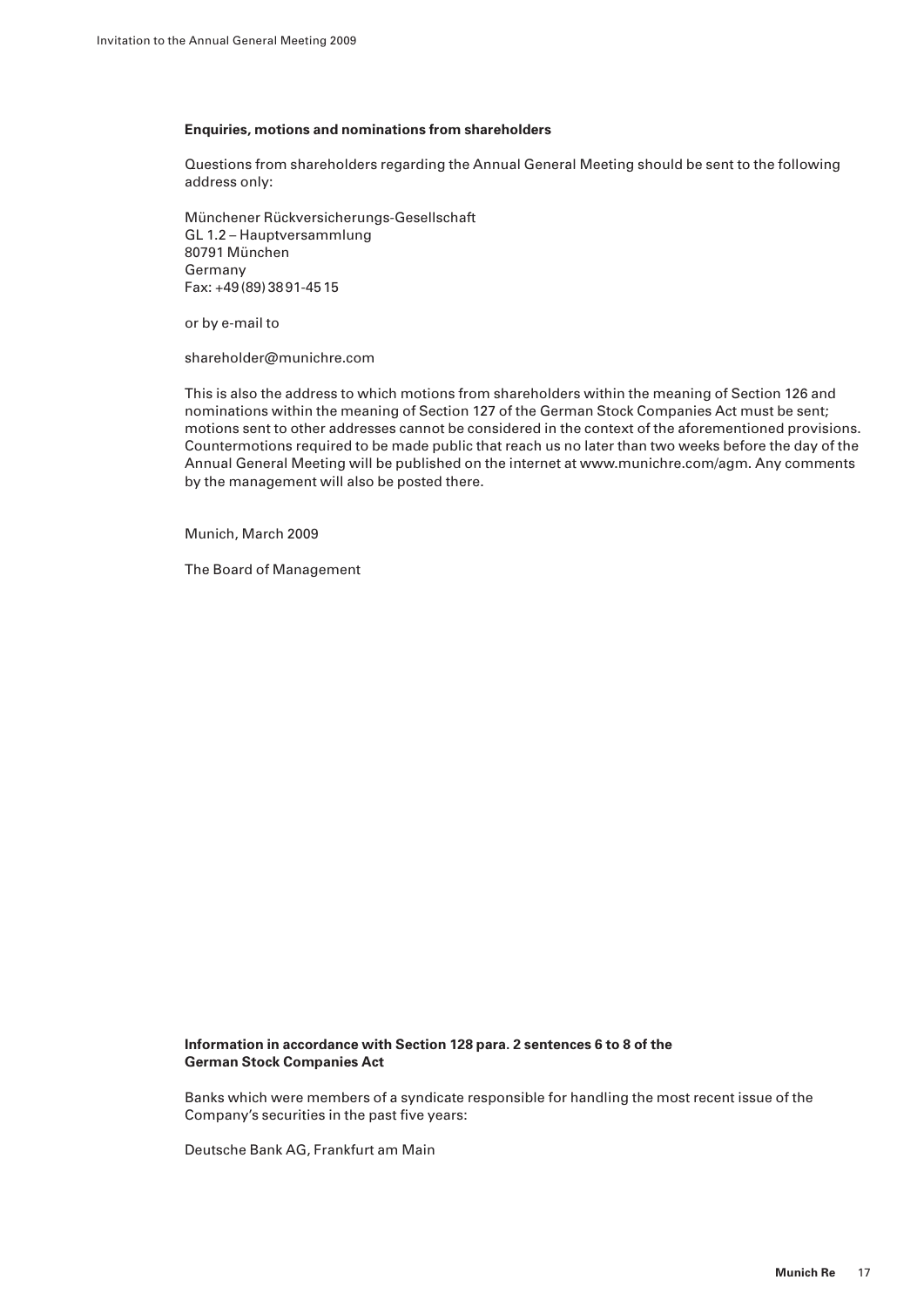### **Information regarding item 7 on the agenda (Elections to the Supervisory Board)**

The Supervisory Board has selected the candidates for election to the Supervisory Board based on preestablished objective criteria. The task of selecting candidates and preparing nominations was assigned to the Supervisory Board's Nomination Committee in accordance with the Rules of Procedure for the Supervisory Board and corresponding to item 5.3.3 of the German Corporate Governance Code. The Nomination Committee drafted a requirements profile for selecting the candidates. In considering nominations, the Nomination Committee was governed by the need to ensure availability of the requisite expertise and experience on the Supervisory Board which as a whole are important for the task of advising on and monitoring the Munich Re Group's business activities. In the global risk market, these qualifications include experience in insurance, reinsurance and international healthcare business, managing investments, risk management, all matters relating to finance, an understanding of our clients and markets in various industries and branches, experience in running a large company through different situations and cycles, access to scientific developments and knowledge, as well as an international outlook.

In addition, the Nomination Committee set high standards regarding the personality of the individual candidates. Key aspects here include a commitment to a long-term, sustained increase in the Company's value and the willingness to devote the necessary time to the task. A further important criterion in the selection process was the personal independence of the candidates, given that the members of the Supervisory Board represent the interests of all shareholders.

Some members of the Supervisory Board are being proposed for re-election. These candidates have already gained a profound insight into the Company and proved in past years to be dedicated and knowledgeable members of the Supervisory Board.

Further information on the individual candidates can be found on the following pages.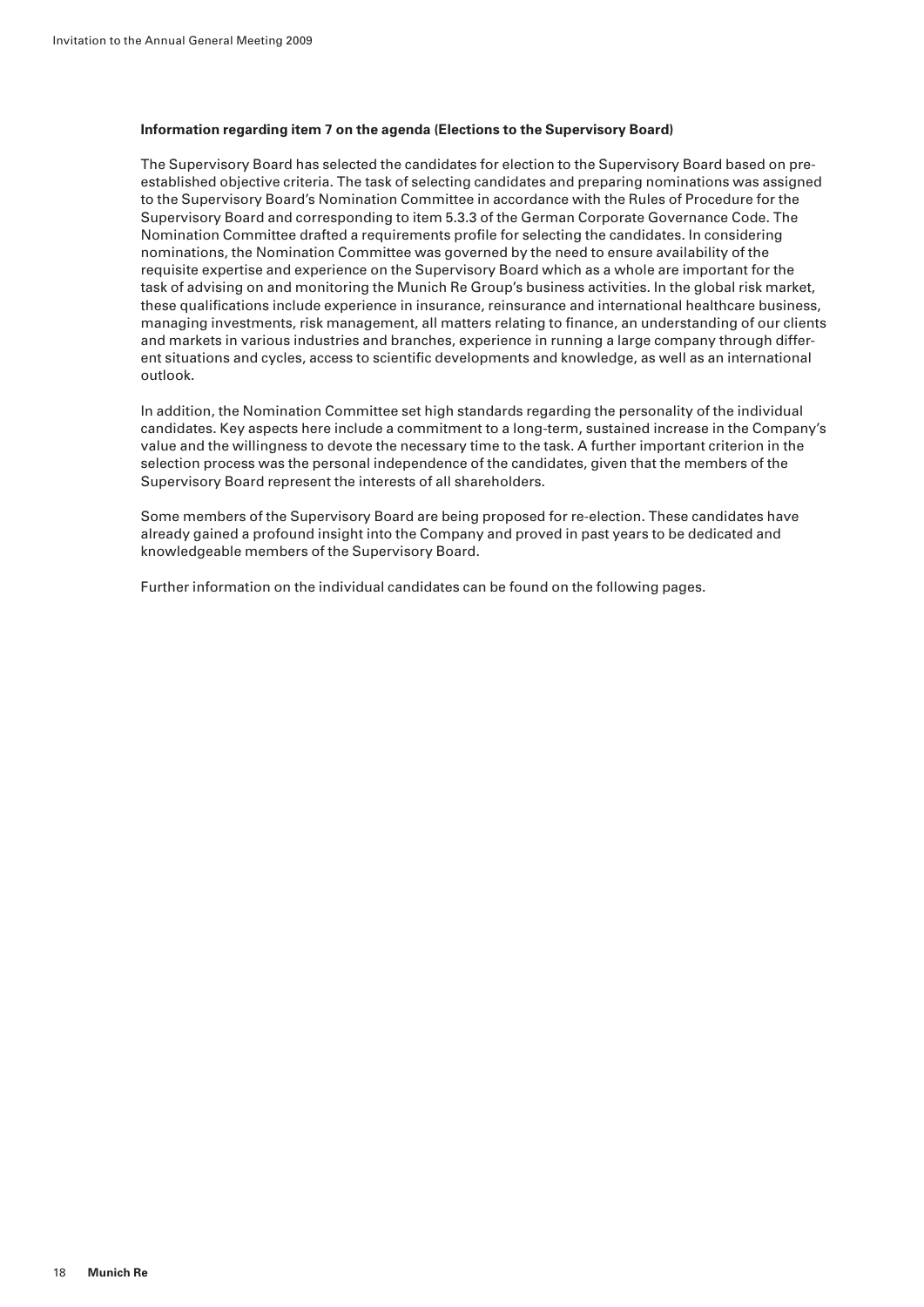

# **Hon. Prof. Dr. rer. nat. Peter Gruss,** Munich

President of the Max Planck Society

# **Personal data**

| Date of birth:  | 28 June 1949                          |
|-----------------|---------------------------------------|
| Place of birth: | Alsfeld                               |
|                 | Marital status: Married, two children |

# **Education**

- Studied biology at the Technical University in Darmstadt
- Doctorate at the University of Heidelberg

# **Professional career**

| 1977              | Assistant at the Institute for Virus Research at the German Cancer          |
|-------------------|-----------------------------------------------------------------------------|
|                   | Research Center in Heidelberg                                               |
| 1978-982          | Postdoctoral work/Expert Consultant at the National Institute of Health,    |
|                   | <b>Bethesda</b>                                                             |
| 1982-1986         | Professor at the Institute for Microbiology at the University of Heidelberg |
| <b>Since 1986</b> | Scientific member and Director of the Department of Molecular Biology at    |
|                   | the Max Planck Institute for Biophysical Chemistry                          |
| 1990              | Honorary professor at the University of Göttingen                           |
| <b>Since 2002</b> | President of the Max Planck Society                                         |

# **Seats held on supervisory boards of other German companies**

– Siemens AG

**Membership of comparable bodies of German and foreign business enterprises** None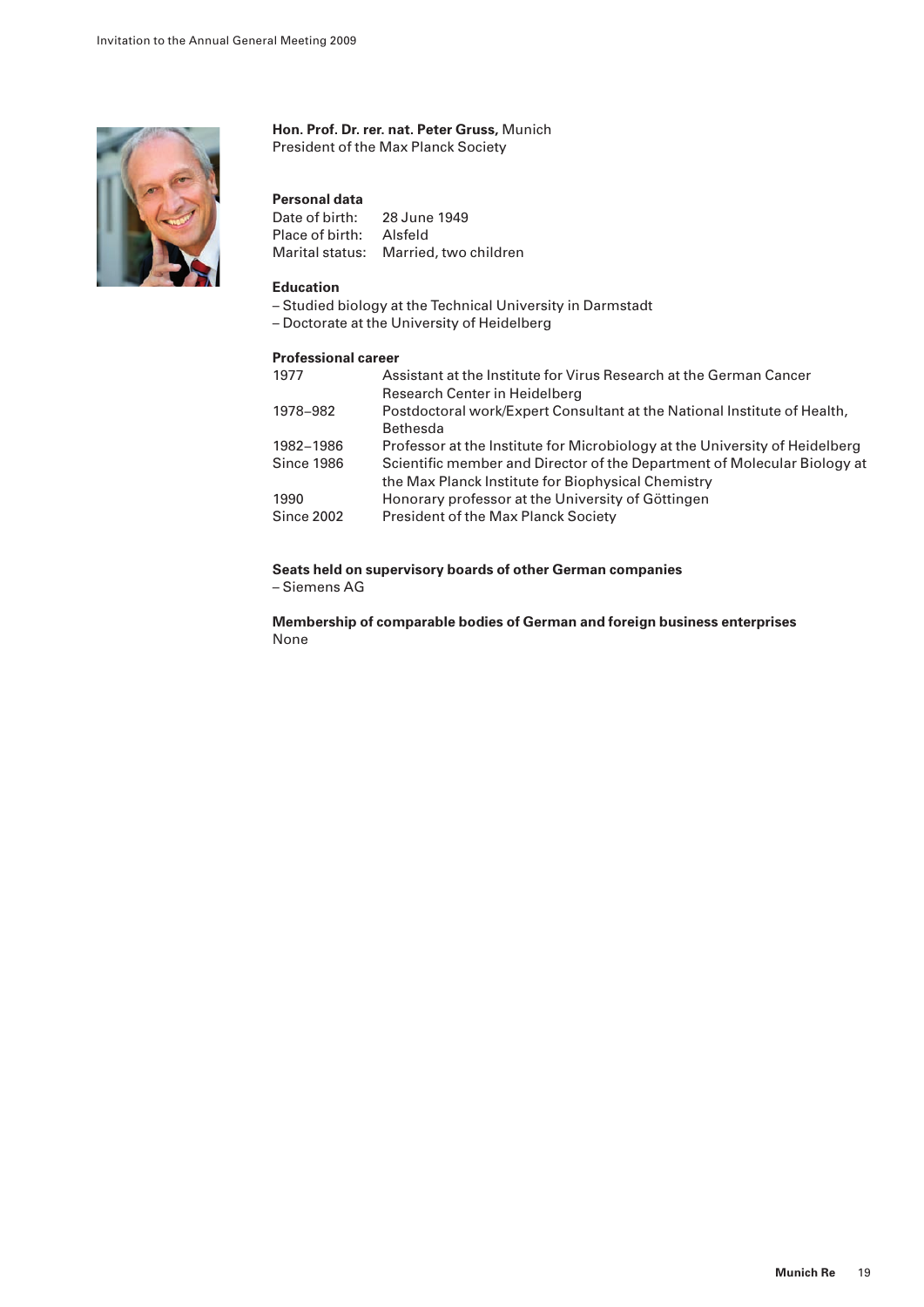

# **Prof. Dr. rer. nat. Dr.-Ing. E.h. Henning Kagermann,** Hockenheim Chairman of the Executive Board and Chief Executive Officer of SAP AG

# **Personal data**

| Date of birth:  | 12 July 1947            |
|-----------------|-------------------------|
| Place of birth: | <b>Braunschweig</b>     |
| Marital status: | Married, three children |

### **Education**

- Studied physics at the universities of Braunschweig and Munich
- Doctorate (Dr. rer. nat.)
- Habilitation in theoretical physics

# **Professional career**

| 1980-1982         | Lecturer at the University of Braunschweig                     |
|-------------------|----------------------------------------------------------------|
| 1985              | Appointment as professor                                       |
| 1982-1991         | Head of development for cost accounting systems at SAP AG      |
| 1991-1998         | Member of the Executive Board of SAP AG                        |
| <b>Since 1998</b> | Co-Chairman of the Executive Board and Chief Executive Officer |
|                   | of SAP AG                                                      |

# **Seats held on supervisory boards of other German companies**

- Deutsche Bank AG
- Deutsche Post AG

**Membership of comparable bodies of German and foreign business enterprises**

– Nokia Corporation, Finland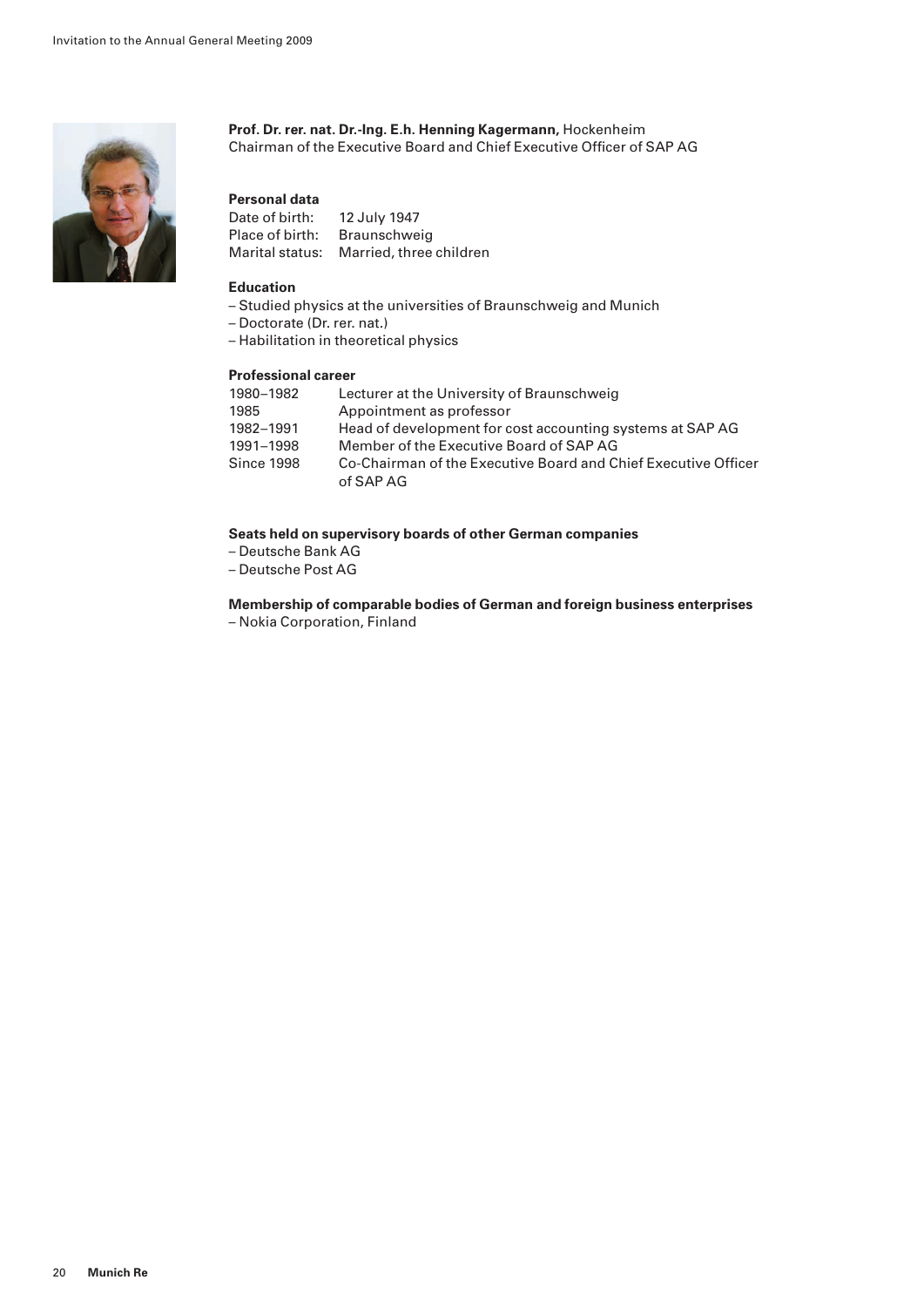

# **Peter Löscher,** Munich Chairman of the Board of Management of Siemens AG

# **Personal data**

| Date of birth:  | 17 September 1957       |
|-----------------|-------------------------|
| Place of birth: | Villach (Austria)       |
| Marital status: | Married, three children |

### **Education**

- Studied economics at the University of Vienna and at the Chinese University of Hong Kong
- MBA, University of Vienna
- Harvard Business School, AMP

# **Professional career**

| 1985-1987                  | Kienbaum und Partner                                                  |
|----------------------------|-----------------------------------------------------------------------|
|                            | - Senior Management Consultant                                        |
| 1988-1999                  | Hoechst Group (merged with Rhone Paulenc Rohrer) and others           |
|                            | - Managing Director, Hoechst Roussel Veterinaria A.I.E. (Spain)       |
|                            | – Vice President, Hoechst Roussel Agri-Vet Company (USA)              |
|                            | - Head of Corporate Planning, Hoechst AG (Germany)                    |
|                            | - Project leader for NYSE Listing, Hoechst AG (Germany)               |
|                            | - President und CEO, Hoechst Marion Roussel Ltd. (UK)                 |
|                            | - President und CEO, Hoechst Marion Roussel (Japan)                   |
| 2000-2002                  | Aventis Pharma Ltd. (Japan)                                           |
|                            | – Chairman, President and CEO                                         |
| 2002-2004                  | Amersham plc (acquired by General Electric)                           |
|                            | - President of Amersham Health, Member of the Board of Directors (UK) |
|                            | - Chief Operating Officer, Member of the Board of Directors (UK)      |
| 2004-2005                  | General Electric Company (GE)                                         |
|                            | - President and CEO of GE Healthcare Bio-Sciences, GE Healthcare (UK) |
|                            | - Member of the Corporate Executive Council                           |
| 2006-2007                  | Merck & Co., Inc.                                                     |
|                            | – President, Global Human Health                                      |
| Since July 2007 Siemens AG |                                                                       |
|                            | – Chairman of the Board of Management                                 |
|                            |                                                                       |

# **Seats held on supervisory boards of other German companies** None

# **Membership of comparable bodies of German and foreign business enterprises** None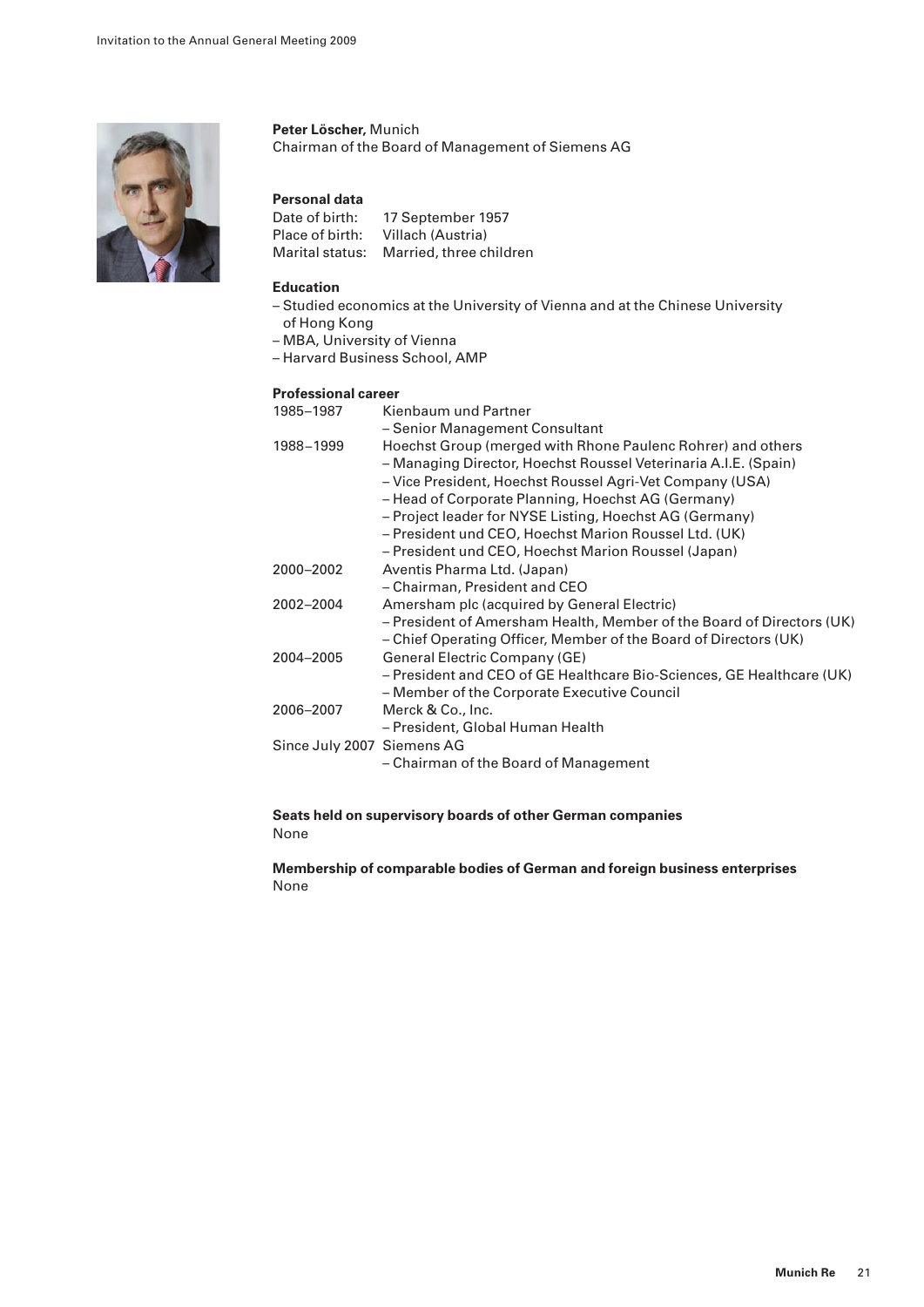

# **Wolfgang Mayrhuber,** Hamburg

Chairman of the Board of Management of Deutsche Lufthansa AG

# **Personal data**

| Date of birth:  | 22 March 1947           |
|-----------------|-------------------------|
| Place of birth: | Waizenkirchen (Austria) |
| Marital status: | Married, three children |

# **Education**

– Studied mechanical engineering at the Steyr University of Applied Sciences

– MIT Boston, Executive Management Sloan

# **Professional career**

| 1970-1992 | Various positions up to Executive Vice President and Chief Operating             |  |
|-----------|----------------------------------------------------------------------------------|--|
|           | Officer, Technical Division, Deutsche Lufthansa AG                               |  |
| 1992–1994 | Head of rehabilitation, restructuring and privatisation team                     |  |
| 1994-2000 | Chairman of the Executive Board of Lufthansa Technik AG                          |  |
| 2001-2003 | Chairman of the Executive Board of Passage Airlines LH                           |  |
| 2002-2003 | Deputy Chairman of the Executive Board of Deutsche Lufthansa AG                  |  |
|           | Since 18.6.2003 Chairman of the Executive Board and CEO of Deutsche Lufthansa AG |  |

# **Seats held on supervisory boards of other German companies**

- Bayerische Motoren-Werke AG
- Fraport AG
- Lufthansa-Technik AG\*

# **Membership of comparable bodies of German and foreign business enterprises**

- Heico Corporation, Miami
- Swiss International Air Lines AG, Basel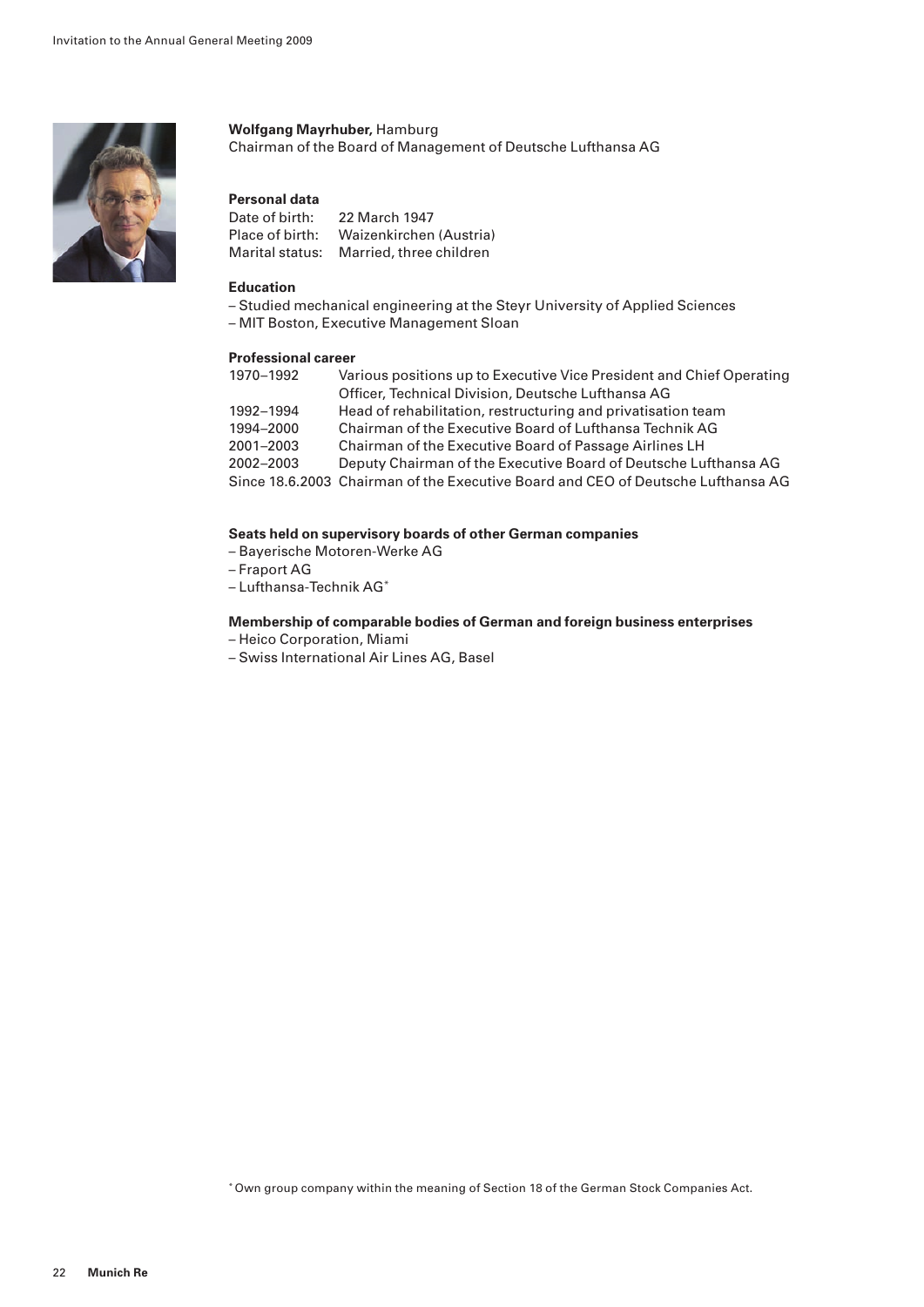

# **Prof. Karel Van Miert,** Beersel

Professor at the University of Nyenrode

# **Personal data**

| Date of birth:  | 17 January 1942        |
|-----------------|------------------------|
| Place of birth: | Oud-Turnhout (Belgium) |
| Marital status: | Married, one child     |

# **Education**

– Degree in diplomatic sciences at the University of Ghent

# **Professional career**

| 1968-1970         | National Scientific Research Fund, in Sicco Mansholt's staff           |
|-------------------|------------------------------------------------------------------------|
| 1971-1973         | Lecturer in international law at the Free University of Brussels       |
| 1973-1975         | Assistant to Henri Simonet, Vice-President of the European Commission  |
| 1976              | International Secretary of the Belgian Socialist Party (BSP/PSB)       |
| 1977              | Office manager for Willy Claes, Belgian Minister for Economic Affairs  |
| 1978-1994         | Lecturer in European institutions at the Free University of Brussels   |
| 1978-1980         | Deputy Chairman of the Association of Socialist Parties at EU level    |
| 1978-1985         | Member of the European Parliament                                      |
| 1978-1988         | Chairman of the Socialist Party                                        |
| 1985-1988         | Member of the Belgian Parliament                                       |
| 1986-1992         | Vice-President of the Socialist Internationale                         |
| 1989-1992         | Member of the European Commission, in charge of transport, credit,     |
|                   | investment and consumer policy                                         |
|                   | From July 1992 Also responsible for the environment                    |
| 1993-1994         | Member of the European Commission, in charge of competition,           |
|                   | personnel and administration policy, translation and IT                |
| 1994-1999         | Reappointed to the European Commission, in charge of competition, per- |
|                   | sonnel and administration                                              |
| 2000-2003         | President of the University of Nyenrode                                |
| <b>Since 2000</b> | Professor at the University of Nyenrode                                |

# **Seats held on supervisory boards of other German companies**

– RWE AG

# **Membership of comparable bodies of German and foreign business enterprises**

- Agfa-Gevaert NV, Mortsel
- Anglo American plc, London
- De Persgroep, Asse
- Royal Philips Electronics NV, Amsterdam
- Sibelco NV, Antwerp
- Solvay S.A., Brussels
- Vivendi Universal S.A., Paris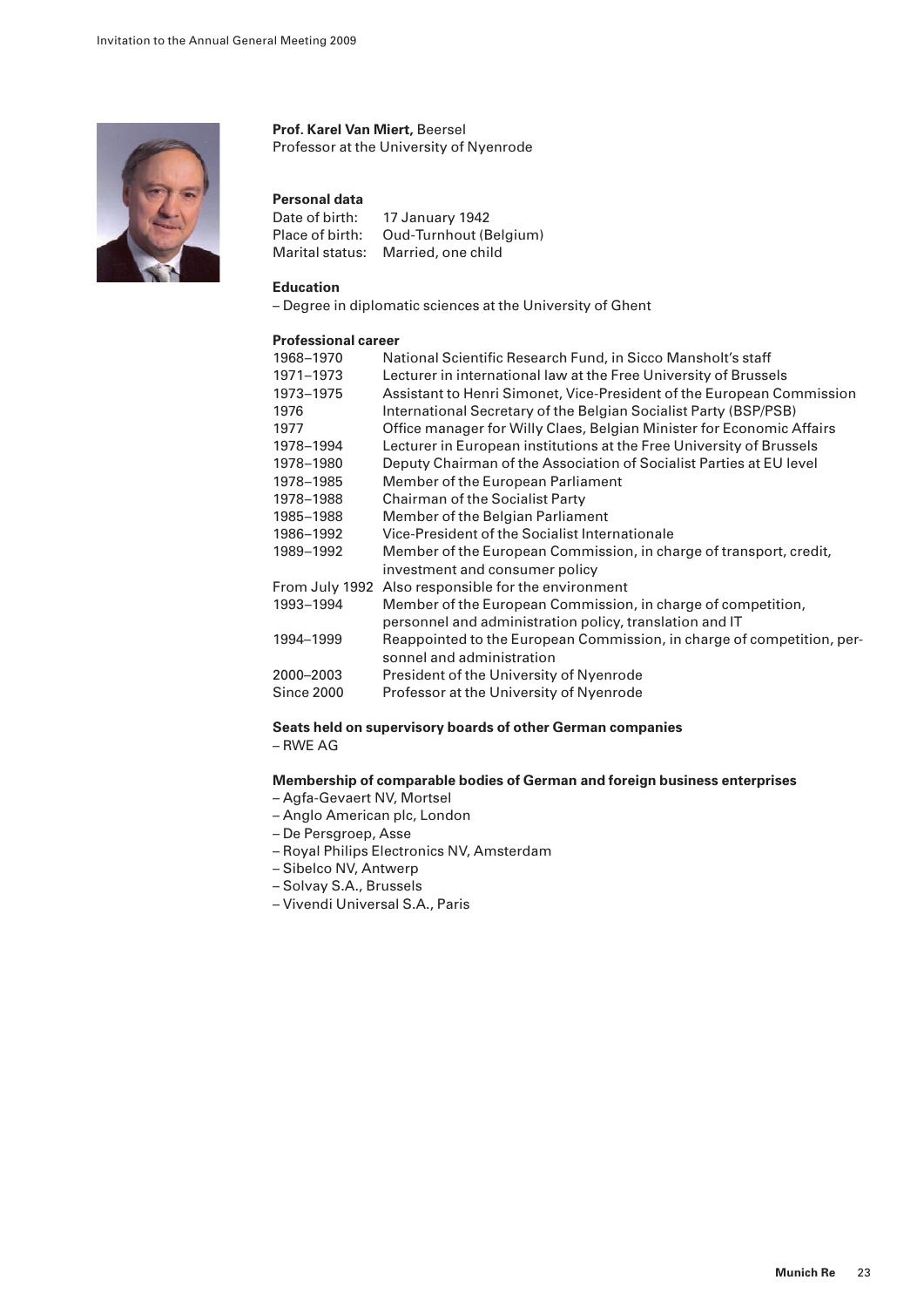

# **Dr. e. h. Dipl.-Ing. Bernd Pischetsrieder,** Breitbrunn-Urfahrn Consultant to the Board of Management of Volkswagen AG

# **Personal data**

| Date of birth:  | 15 February 1948      |
|-----------------|-----------------------|
| Place of birth: | Munich                |
| Marital status: | Married, two children |

### **Education**

– Studied mechanical engineering at the Technical University of Munich

– Diploma in engineering

# **Professional career**

| 1973-1982 | Various functions in production preparation at BMW Munich<br>and Dingolfing                             |
|-----------|---------------------------------------------------------------------------------------------------------|
| 1982-1985 | Director of production, development, purchasing and logistics at<br><b>BMW South Africa in Pretoria</b> |
| 1985-1987 | Head of quality assurance at BMW AG                                                                     |
| 1987-1990 | Head of technical planning at BMW AG                                                                    |
| 1990-1991 | Deputy member of the Board of Management at BMW AG<br>with responsibility for production                |
| 1991-1993 | Full member of the Board of Management of BMW AG                                                        |
| 1993-1999 | Chairman of the Board of Management of BMW AG                                                           |
| 2000-2002 | Member of the Board of Management of Volkswagen AG                                                      |
| 2002-2006 | Chairman of the Board of Management of Volkswagen AG                                                    |

# **Seats held on supervisory boards of other German companies**

- Dresdner Bank AG
- METRO AG

**Membership of comparable bodies of German and foreign business enterprises** – Tetra-Laval Group, Pully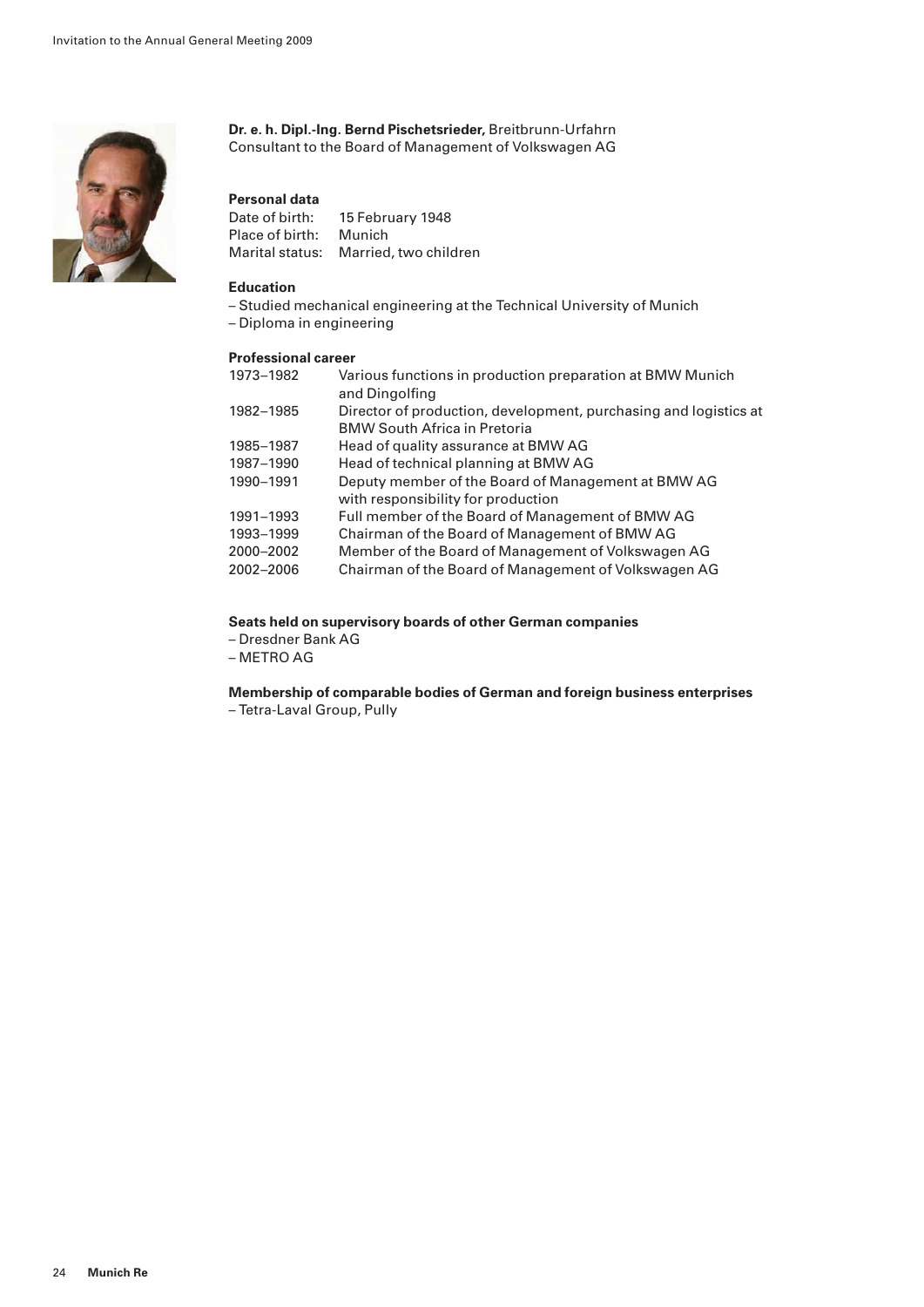

# **Anton van Rossum,** Brussels

Member of the Board and Risk Committee of the Credit Suisse Group, former Chief Executive Officer and former member of the Board of Fortis

# **Personal data**

| Date of birth:  | 12 May 1945               |
|-----------------|---------------------------|
| Place of birth: | Papendrecht (Netherlands) |
| Marital status: | Married, three children   |

# **Education**

– Studied and economics and business administration at the Erasmus University, Rotterdam

- Bachelor's degree
- Master's degree in economics and business administration

# **Professional career**

| 1969-1971         | <b>Royal Dutch Shell</b>                                           |
|-------------------|--------------------------------------------------------------------|
|                   | - International Sales Division in London                           |
| 1971-1999         | McKinsey and Company                                               |
|                   | - Junior partner (from 1979), senior partner (from 1986),          |
|                   | Managing Director Brussels office (from 1992)                      |
|                   | - Head of a number of top management consulting assignments with   |
|                   | focus on the banking and insurance sectors                         |
| 2000-2004         | <b>Fortis</b>                                                      |
|                   | - Chief Executive Officer                                          |
|                   | - Chairman of the Executive Committee                              |
|                   | - Chairman of the Board of banking and insurance subsidiaries      |
| <b>Since 2005</b> | <b>Credit Suisse Group</b>                                         |
|                   | – Member of the Board of Directors                                 |
|                   | - Member and Vice-Chairman of the Board of Winterthur (until 2007) |
|                   | - Member of the Compensation Committee (until 2008)                |
|                   | - Member of the Risk Committee (since 2008)                        |
|                   | Royal Vopak NV                                                     |
|                   | - Chairman of the Supervisory Board                                |
|                   | - Member of the Compensation Committee                             |
|                   | – Chairman of the Nomination Committee                             |
|                   | Solvay S.A.                                                        |
|                   | – Member of the Board of Directors                                 |
|                   | - Member of the Audit Committee                                    |
|                   | Rodamco Europe NV                                                  |
|                   | - Member of the Supervisory Board                                  |
|                   | Erasmus Universität Rotterdam                                      |
|                   | Chairman of the Cunemisson, Poerd                                  |

– Chairman of the Supervisory Board

### **Seats held on supervisory boards of other German companies** None

# **Membership of comparable bodies of German and foreign business enterprises**

- Credit Suisse Group
- Royal Vopak NV, Rotterdam (Chairman of the Supervisory Board)
- Solvay S.A., Brussels
- Rodamco Europe NV, Rotterdam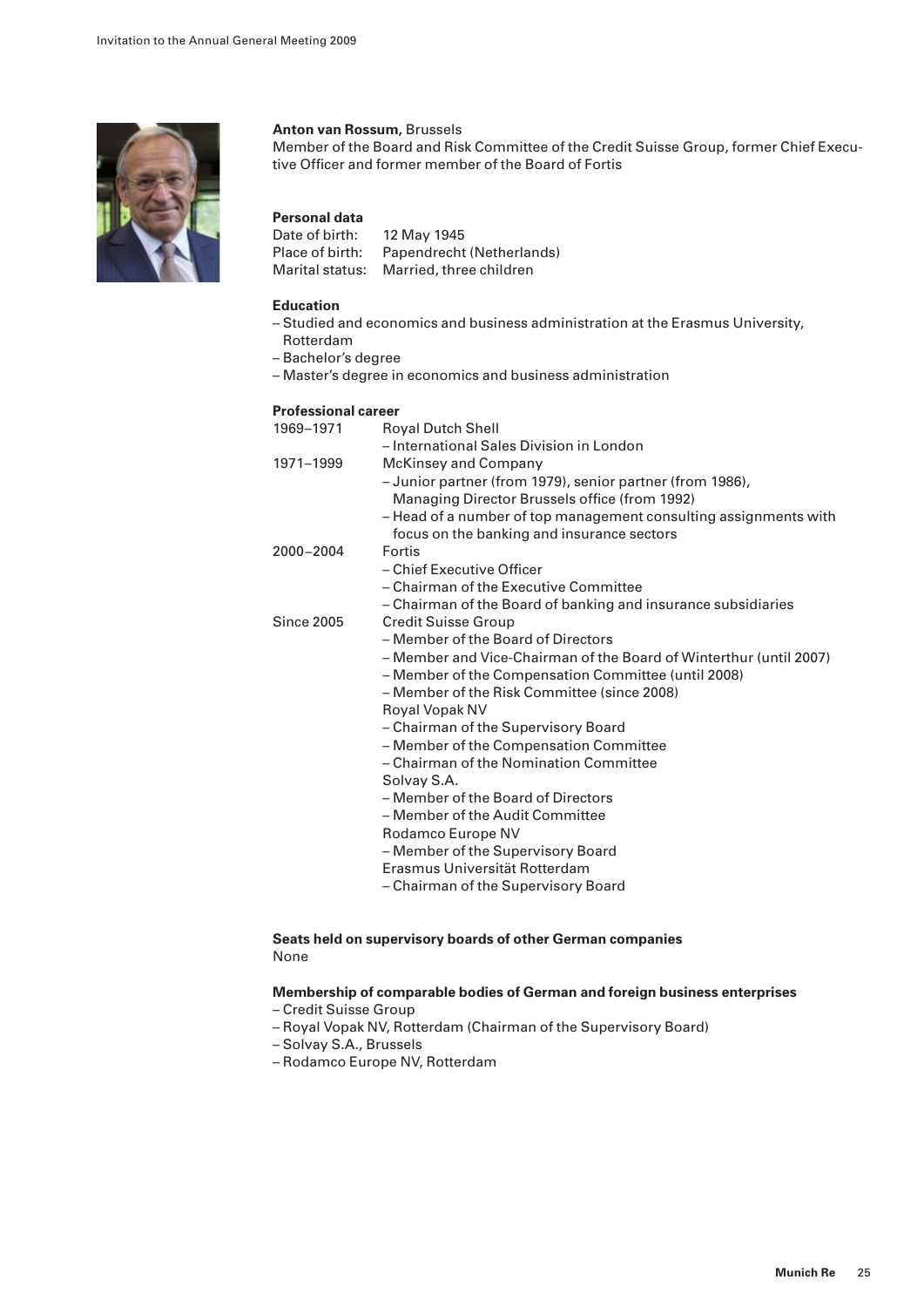

# **Dr. jur. Hans-Jürgen Schinzler,** Tegernsee Chairman of the Supervisory Board of Munich Reinsurance Company

# **Personal data**

| Date of birth:  | 12 October 1940         |
|-----------------|-------------------------|
| Place of birth: | Madrid (Spain)          |
| Marital status: | Married, three children |

### **Education**

- Studied law at the universities of Munich and Würzburg
- Doctorate (Dr. jur.)
- Training in banking at Bayerische Vereinsbank

### **Professional career**

| 1968           | Joined Munich Reinsurance Company                                               |
|----------------|---------------------------------------------------------------------------------|
|                | Main responsibilities: Strategic shareholdings and real estate                  |
| 1981–1993      | Member of the Board of Management of Munich Reinsurance Company                 |
|                | Main responsibilities: Finance and credit reinsurance                           |
| 1993-2003      | Chairman of the Board of Management of Munich Reinsurance Company               |
| Since 2.1.2004 | Member of the Supervisory Board of Munich Reinsurance Company                   |
|                | Since 26.5.2004 Chairman of the Supervisory Board of Munich Reinsurance Company |

# **Seats held on supervisory boards of other German companies** – METRO AG

### **Membership of comparable bodies of German and foreign business enterprises** – UniCredit S.p.A., Genoa

In accordance with item 5.4.3 sentence 3 of the German Corporate Governance Code, we would like to point out that Dr. Hans-Jürgen Schinzler intends to seek re-election as Chairman of the Supervisory Board should he be returned to the Supervisory Board.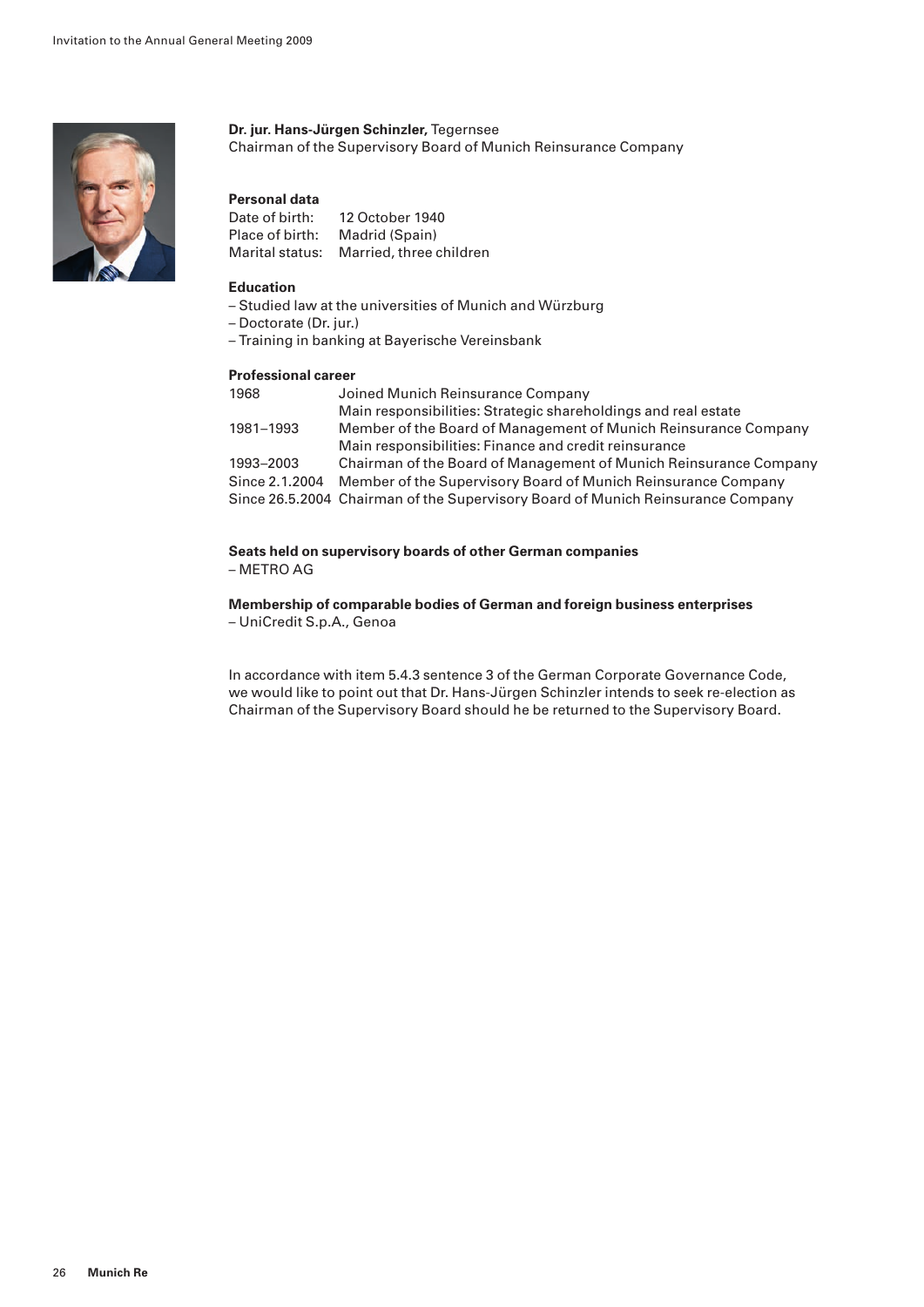

# **Dr. phil. Ron Sommer,** Cologne

Management consultant and former Chairman of the Board of Management of Deutsche Telekom AG

# **Personal data**

| Date of birth:  | 29 July 1949                          |
|-----------------|---------------------------------------|
| Place of birth: | Haifa (Israel)                        |
|                 | Marital status: Married, two children |

# **Education**

- Studied mathematics at the University of Vienna
- Doctorate (Dr. phil.)

# **Professional career**

| 1974-1980 | Management functions at Nixdorf Group with spells in New York,    |
|-----------|-------------------------------------------------------------------|
|           | <b>Paderborn and Paris</b>                                        |
| 1980-1986 | <b>Managing Director of Sony Germany</b>                          |
| 1986-1990 | Chairman of the Executive Board of Sony Germany                   |
| 1990-1993 | President and Chief Operating Officer Sony Corporation of America |
| 1993-1995 | President and Chief Operating Officer Sony Europe                 |
| 1995-2002 | Chairman of the Board of Management of Deutsche Telekom AG        |
|           |                                                                   |

### **Seats held on supervisory boards of other German companies** None

# **Membership of comparable bodies of German and foreign business enterprises**

- Motorola Inc., Schaumburg
- JFSC Sistema, Moscow
- Tata Consultancy Services Ltd., Mumbai
- Weather Investments S.p.A., Rome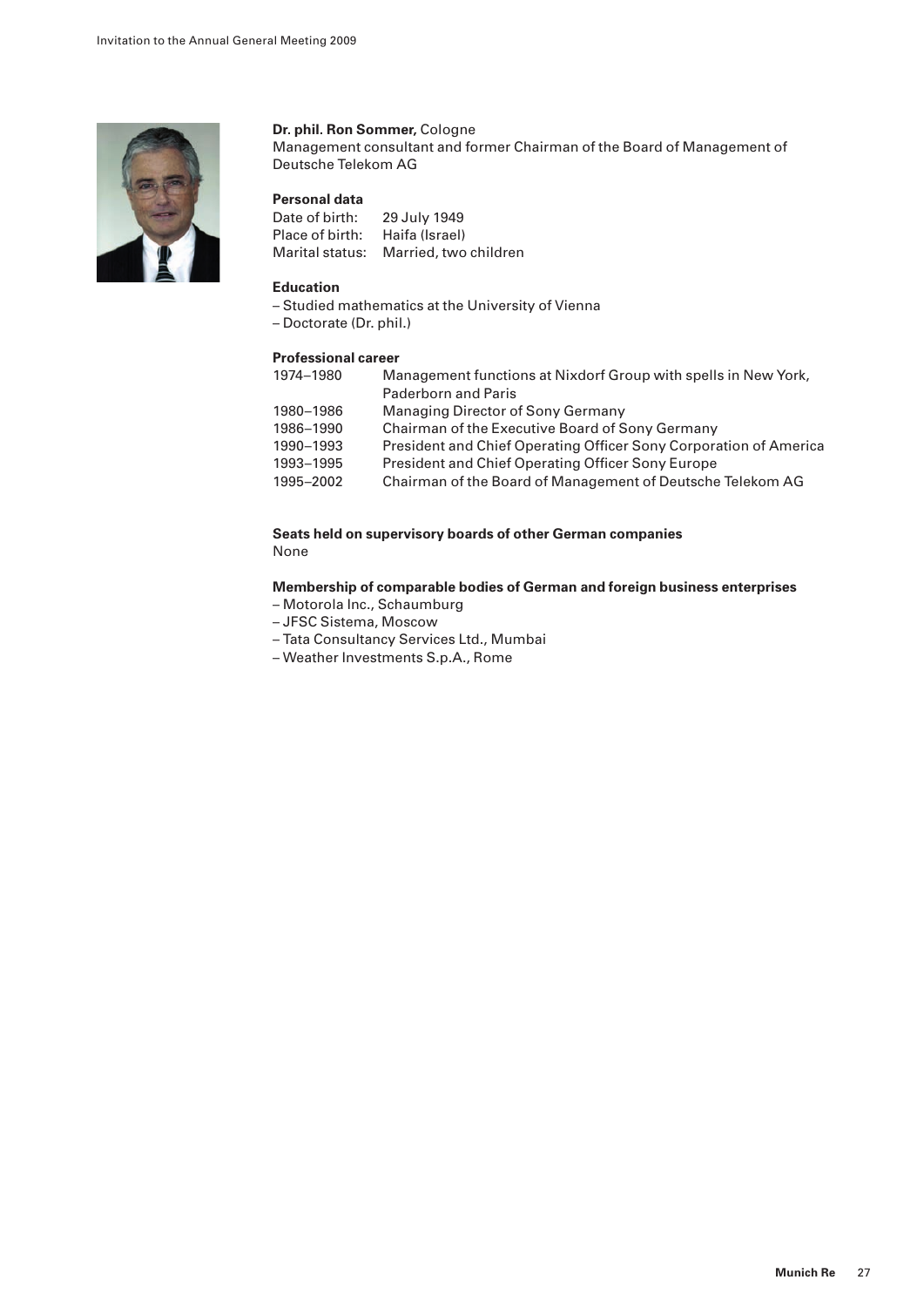

# **Dr. Ing. Thomas Wellauer,** Erlenbach, Switzerland Member of the Executive Committee of Novartis International AG

# **Personal data**

| Date of birth:  | 29 August 1955          |
|-----------------|-------------------------|
| Place of birth: | Zurich (Switzerland)    |
| Marital status: | Married, three children |

### **Education**

- Studied chemical engineering at the Swiss Federal Institute of Technology (ETH), Zurich, Switzerland
- Doctorate (Dr. Ing. ETH)
- Studied business administration at the University of Zurich, Switzerland

### **Professional career**

| 1986-1997         | Consultant with McKinsey & Company in Zurich, Tokyo, New York    |
|-------------------|------------------------------------------------------------------|
|                   | (since 1991 partner, since 1996 senior partner)                  |
| 1997-2000         | CEO of Winterthur Insurance Group and member of the              |
|                   | Group Executive Board of Credit Suisse Group                     |
| 2000-2002         | CEO of Credit Suisse Financial Services and member of the        |
|                   | Group Executive Board of Credit Suisse Group                     |
| 2003-2006         | Head of the global Performance Improvement Programme at Clariant |
| 2006              | Joined Novartis as head of Corporate Affairs                     |
| <b>Since 2007</b> | Member of the Executive Committee of Novartis                    |

**Seats held on supervisory boards of other German companies** None

**Membership of comparable bodies of German and foreign business enterprises** None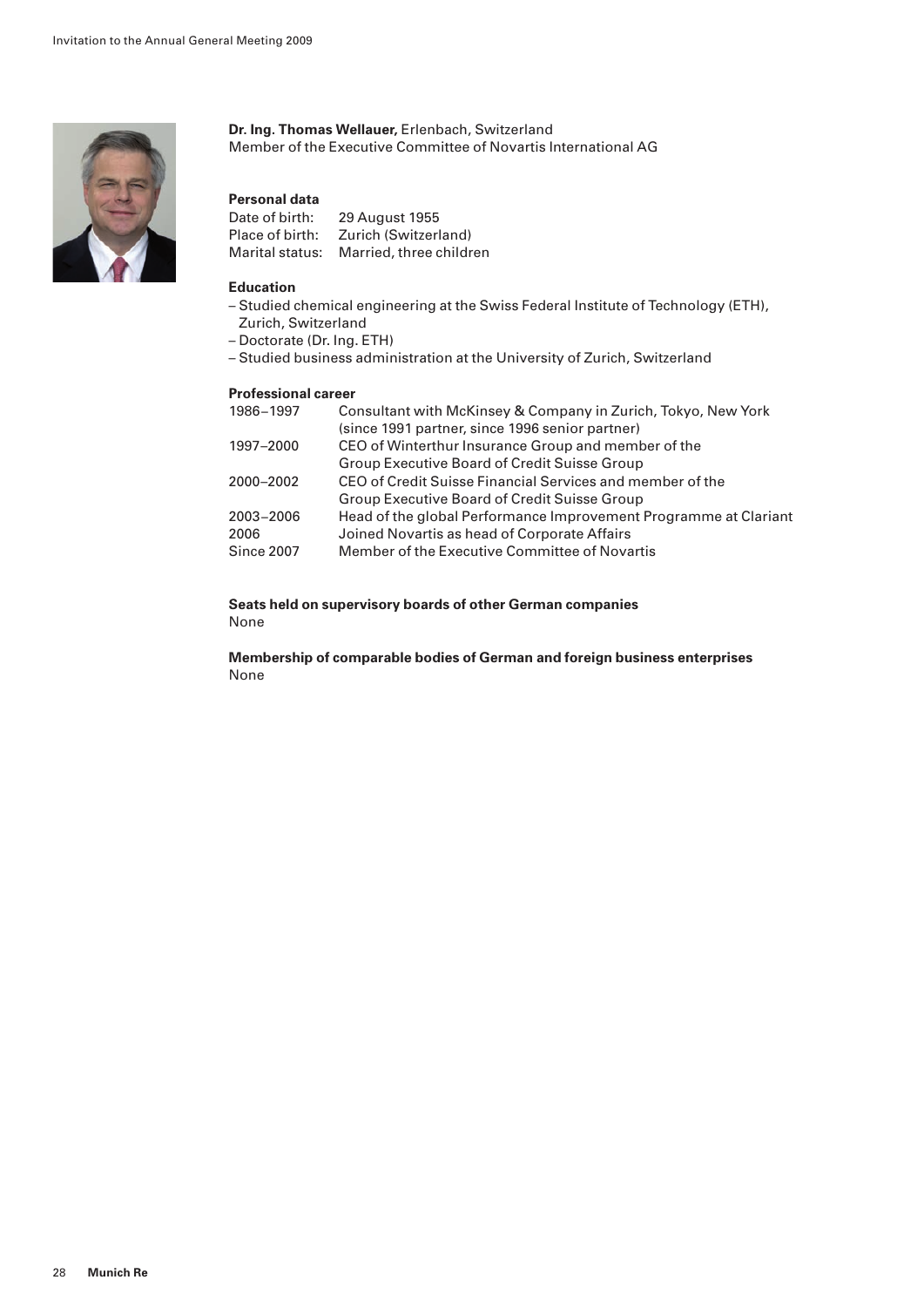### **Service for investors and analysts**

If you have general questions on Munich Re shares, please use our shareholder hotline: Tel.: (0 18 02) 22 62 10 (Note for callers from Germany: 6 cents per call from a German fixed network, with varying prices from German mobile phone networks) E-mail: shareholder@munichre.com

#### © 2009

Münchener Rückversicherungs-Gesellschaft Königinstrasse 107 80802 München Germany Tel.: +49 (89) 38 91-0 Fax: +49 (89) 39 90 56 www.munichre.com

### **Responsible for content**

Group Legal 1.2

### **Printed by**

Druckerei Fritz Kriechbaumer Wettersteinstrasse 12 82024 Taufkirchen/München Germany